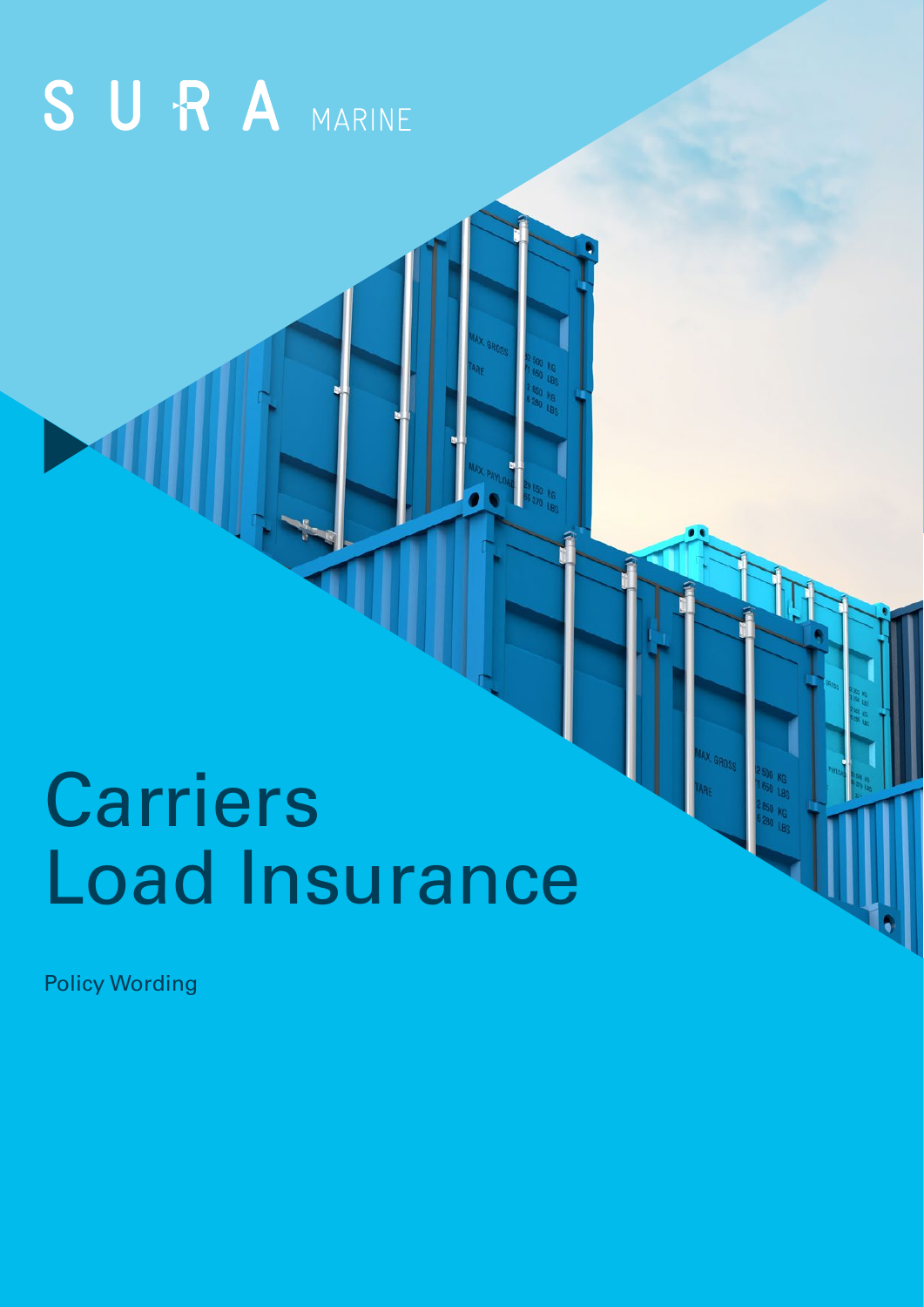# **Contents**

| <b>Important Information</b>                              | 3  |
|-----------------------------------------------------------|----|
| <b>About SURA Marine</b>                                  | 3  |
| <b>About the Insurer</b>                                  | 3  |
| <b>Important Notices</b>                                  | 3  |
| <b>Your Duty of Disclosure</b>                            | 3  |
| <b>Misrepresentations</b>                                 | 4  |
| When We can Refuse to Pay or Reduce                       |    |
| the Amount We Pay Under a Claim                           | 4  |
| <b>Fraudulent Claims</b>                                  | 5  |
| <b>Duty of Utmost Good Faith</b>                          | 5  |
| <b>Terms Subject to Relevant Law</b>                      | 5  |
| <b>General Insurance Code of Practice</b>                 | 6  |
| <b>Privacy Statement</b>                                  | 6  |
| <b>Complaints and Disputes Resolution Process</b>         | 7  |
| <b>Goods and Services Tax (GST)</b>                       | 7  |
| <b>Terms And Conditions</b>                               | 8  |
| <b>Our Agreement with You</b>                             | 8  |
| <b>Acquired Companies</b>                                 | 8  |
| The Insurance Contract<br>1.                              | 8  |
| 2. When Your Insured Transits Start and Finish            | 8  |
| 3.<br><b>Cover Option 1: Comprehensive Goodwill Cover</b> | 8  |
| 4. Cover Extensions                                       | 9  |
| 5. Cover Option 2: Liability for Cargo                    | 11 |
| How much We will Pay<br>6.                                | 11 |
| 7.<br>What You must Pay if You make a Claim               | 12 |
| 8. When You are Not Covered                               | 12 |
| 9. General Conditions                                     | 13 |
| 10. Claims                                                | 15 |
| 11. Definitions                                           | 16 |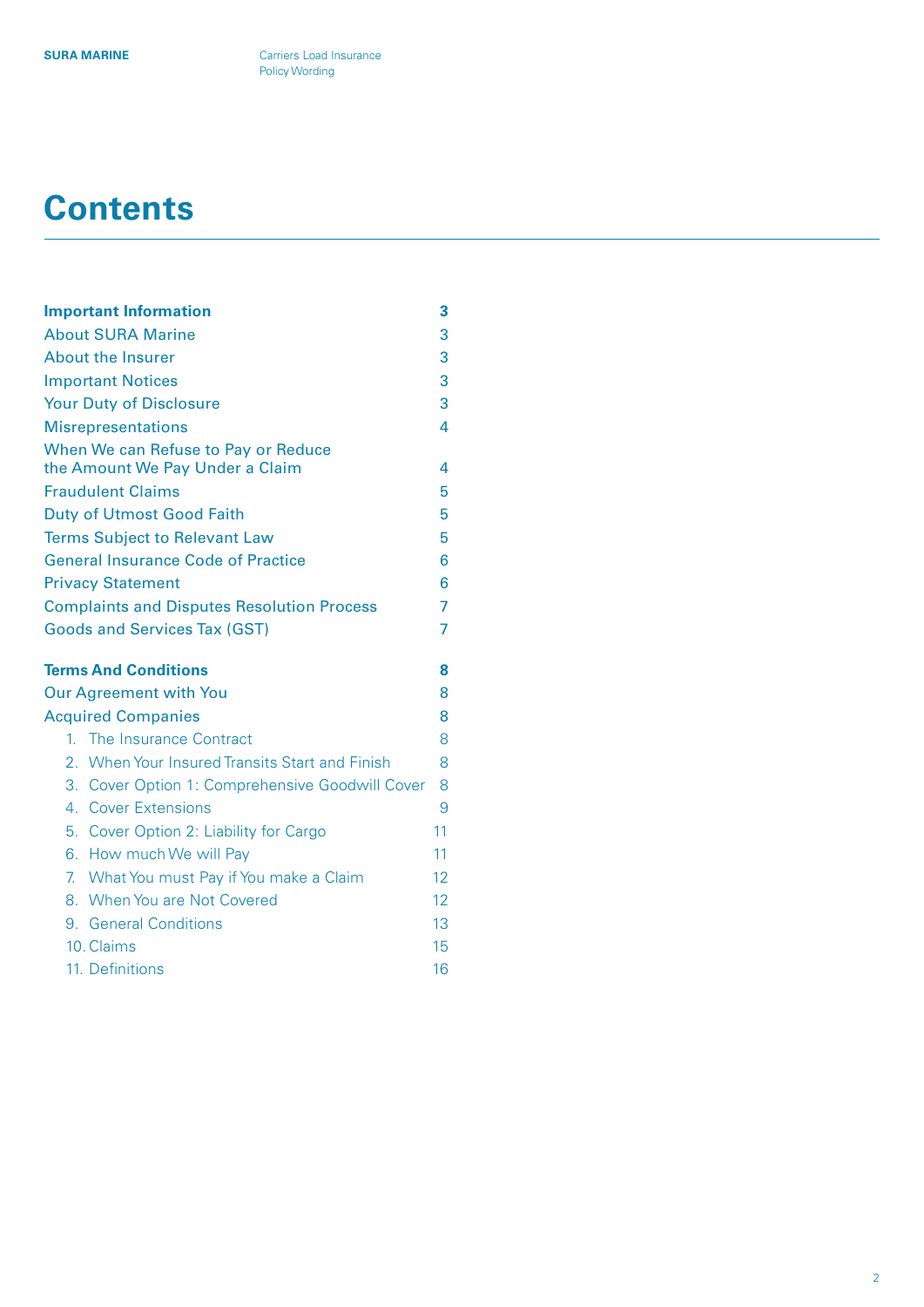# <span id="page-2-0"></span>**Important Information**

#### **About SURA Marine**

SURA Marine is a trading name of SURA Pty Ltd ABN 36 115 672 350, AFSL 294313 (called SURA Marine in this document).

SURA Marine distributes this insurance on behalf of the insurer. SURA Marine has an authority from the insurer to arrange, enter into/bind and administer this insurance for the insurer. This means that SURA Marine will be acting as agent for BHSI, not for You.

# SURA Marine's contact details are:

Level 14/141 Walker Street North Sydney NSW 2060 PO Box 1813 North Sydney NSW 2059 Telephone: +61 2 9930 9500

# **About the Insurer**

The insurer of this insurance product is Berkshire Hathaway Specialty Insurance Company (incorporated in Nebraska, USA) ABN 84 600 643 034, AFS License No. 466713. (called We, Us, Our or BHSI in this document).

BHSI's contact details are: GPO Box 650 Sydney NSW 2001

Email: [australia@bhspecialty.com](mailto:australia%40bhspecialty.com?subject=)

#### **Important Notices**

To the extent this insurance is considered to be a contract of marine insurance covered by the Marine Insurance Act 1909 (Cth), that Act will apply. Under that Act a contract of marine insurance is defined as "a contract whereby the insurer undertakes to indemnify the assured, in manner and to the extent thereby agreed, against marine losses, that is to say, the losses incident to marine adventure." Refer to the Act for full details and other provisions which affect this definition.

In all other cases, it is subject to the Insurance Contracts Act 1984 (Cth).

# **Your Duty of Disclosure**

# **Where the Insurance Contracts Act 1984 (Cth) applies,**

before You enter into an insurance contract, You have a duty, to tell Us anything that You know, or could reasonably be expected to know, that may affect Our decision to insure You and on what terms.

You have this duty until We agree to insure You.

You have the same duty before You renew, extend, vary or reinstate an insurance contract.

You do not need to tell Us anything that:

- reduces the risk We insure You for:
- is of common knowledge;
- We know or should know as an insurer; or
- We waive Your duty to tell Us about.

If You do not tell us anything You are required to, We may cancel Your contract or reduce the amount We will pay You if You make a claim, or both. If Your failure to tell Us is fraudulent, We may refuse to pay a claim and treat the contract as if it never existed.

**Where the Marine Insurance Act 1909 applies** before You enter into an insurance contract You must disclose to Us every material circumstance which is known to You, and You are deemed to know every circumstance which, in the ordinary course of business, ought to be known by You.

A "material circumstance" is one which would influence the judgement of a prudent insurer in fixing the premium, or determining whether it will take the risk.

In the absence of inquiry the following circumstances need not be disclosed, namely:

- any circumstance which diminishes the risk;
- any circumstance which is known or presumed to be known to Us. We are presumed to know matters of common notoriety or knowledge, and matters which an insurer in the ordinary course of its business, as such, ought to know;
- any circumstance as to which information is waived by Us;
- any circumstance which it is superfluous to disclose by reason of any express or implied warranty.

Whether any particular circumstance, which is not disclosed, be material or not is, in each case, a question of fact. The term circumstance includes any communication made to, or information received by, You.

You have the same duty before You renew, extend, vary or reinstate an insurance contract.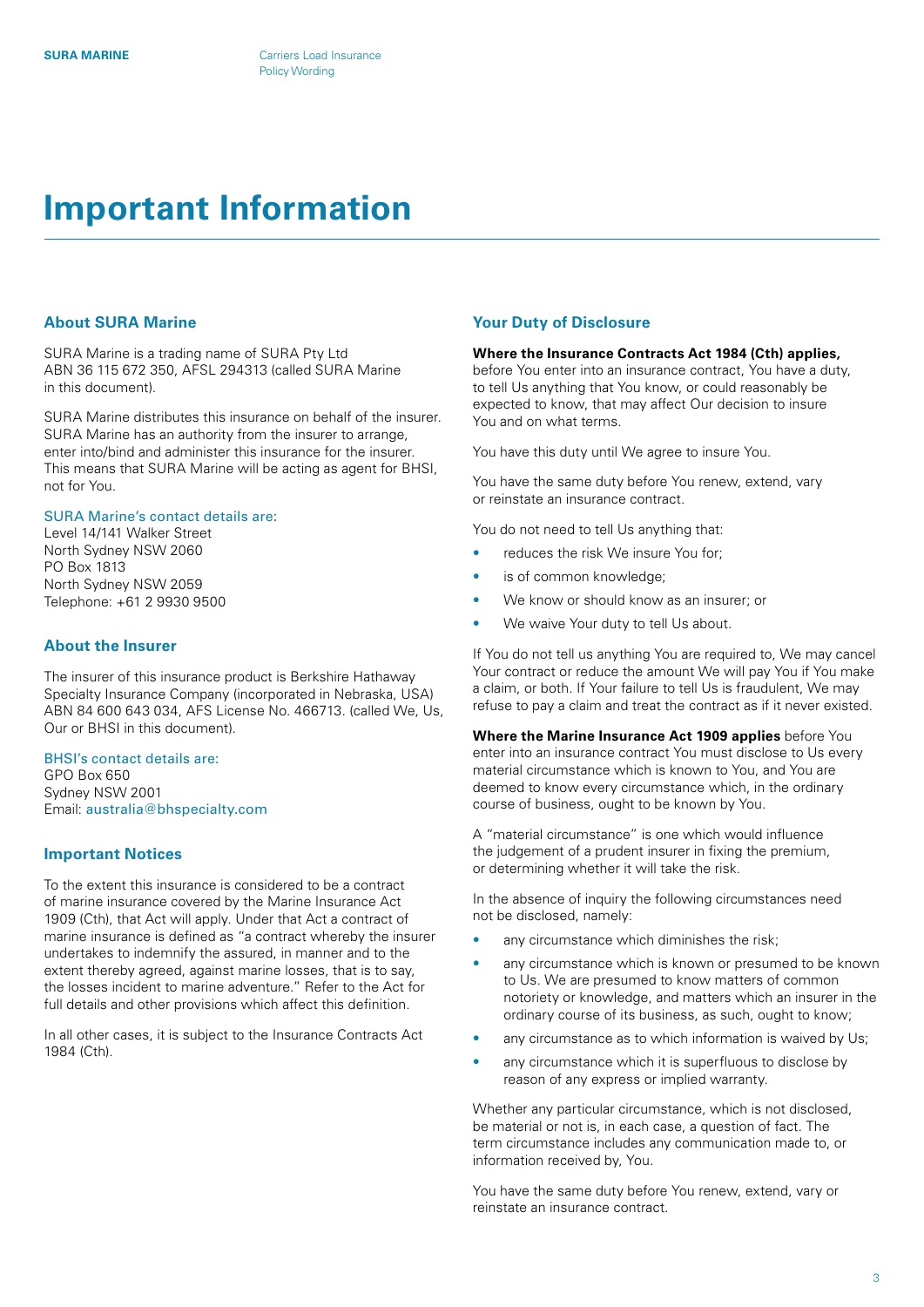<span id="page-3-0"></span>If You fail to make such disclosure, We may treat the contract as if it never existed.

Subject to the above circumstances which need not be disclosed, where this insurance is effected for You by an agent, the agent must disclose to Us:

- every material circumstance which is known to them, and an agent to insure is deemed to know every circumstance which in the ordinary course of business ought to be known by, or to have been communicated to, them; and
- every material circumstance which You are bound to disclose, unless it comes to Your knowledge too late to communicate it to the agent.

# **Misrepresentations**

Under both the Insurance Contracts Act 1984 (Cth) and Marine Insurance Act 1909 (Cth) You have obligations not to make certain misrepresentations to Us.

Where the Insurance Contracts Act applies and You breach this obligation, We may cancel Your contract or reduce the amount We will pay You if You make a claim, or both. If Your failure to tell Us is fraudulent, We may refuse to pay a claim and treat the contract as if it never existed.

Where the Marine Insurance Act applies, and You make a relevant representation that is untrue We may refuse to pay a claim and treat the contract as if it never existed.

Refer to the above Acts for more detail.

# **When We can Refuse to Pay or Reduce the Amount We Pay Under a Claim**

We may refuse to pay or reduce the amount We pay under a claim to the extent permitted by law.

The situations in which We may refuse to pay or reduce the amount We pay under a claim under the Policy include (but are not limited to):

when You apply for cover (this includes new business, variations and renewals) and You do not comply with Your obligations regarding pre contractual disclosures and representations to Us under the Insurance Contracts Act 1984 (Cth) or Marine Insurance Act 1909 (Cth) as applicable – see above for details of the Duty of Disclosure and Misrepresentations and Our rights in this regard.

- if You do not comply with or meet a term or condition (including where an exclusion applies or other limitation) of the Policy (All referred to as "**Terms**" when used below) – See "If You do not comply with or meet any Policy Term" below for more detail.
- if You make a fraudulent claim See "Fraudulent Claims" below.
- where You have not or are not acting in accordance with Your duty of utmost good faith under the Insurance Contracts Act 1984 (Cth) or Marine Insurance Act 1909 (Cth) as applicable – See "Duty of Utmost Good Faith" below.

The amount of any claim entitlement can also be affected and/or reduced by any limits (including any time limits) or Deductible(s) that apply. The Policy sets out the relevant limits and Deducible(s) and when they apply to a claim.

# **If You do not comply with or meet any Policy Term**

We will only rely on any rights We have regarding the operation of or breach of a Term of the Policy to the extent permitted by law (including Our right to refuse or reduce a claim noted above). You need to seek Your own advice regarding all relevant legal rights You may have.

# **Terms allowing Us to refuse to pay or reduce a claim (in whole or part) by reason of an act by You or some other person that occurred after the Policy was entered into**

# **Where the Insurance Contracts Act 1984 (Cth) is applicable**,

subject to Our rights in relation to Fraudulent claims explained below under that Act, by reason of section 54,where the effect of the Policy (this includes all terms or conditions, including any exclusion or other limitation) is to allow Us to refuse to pay or reduce a claim (in whole or part) by reason of an act by You or some other person that occurred after the Policy was entered into, We will exercise Our rights under the Policy as explained below (Refer to the Insurance Contracts Act 1984 (Cth) for full details).

Under section 54, an "act" by You or some other person includes an omission and inaction and an act or omission that has the effect of altering the state or condition of the subjectmatter of the Policy or of allowing the state or condition of that subject-matter to alter.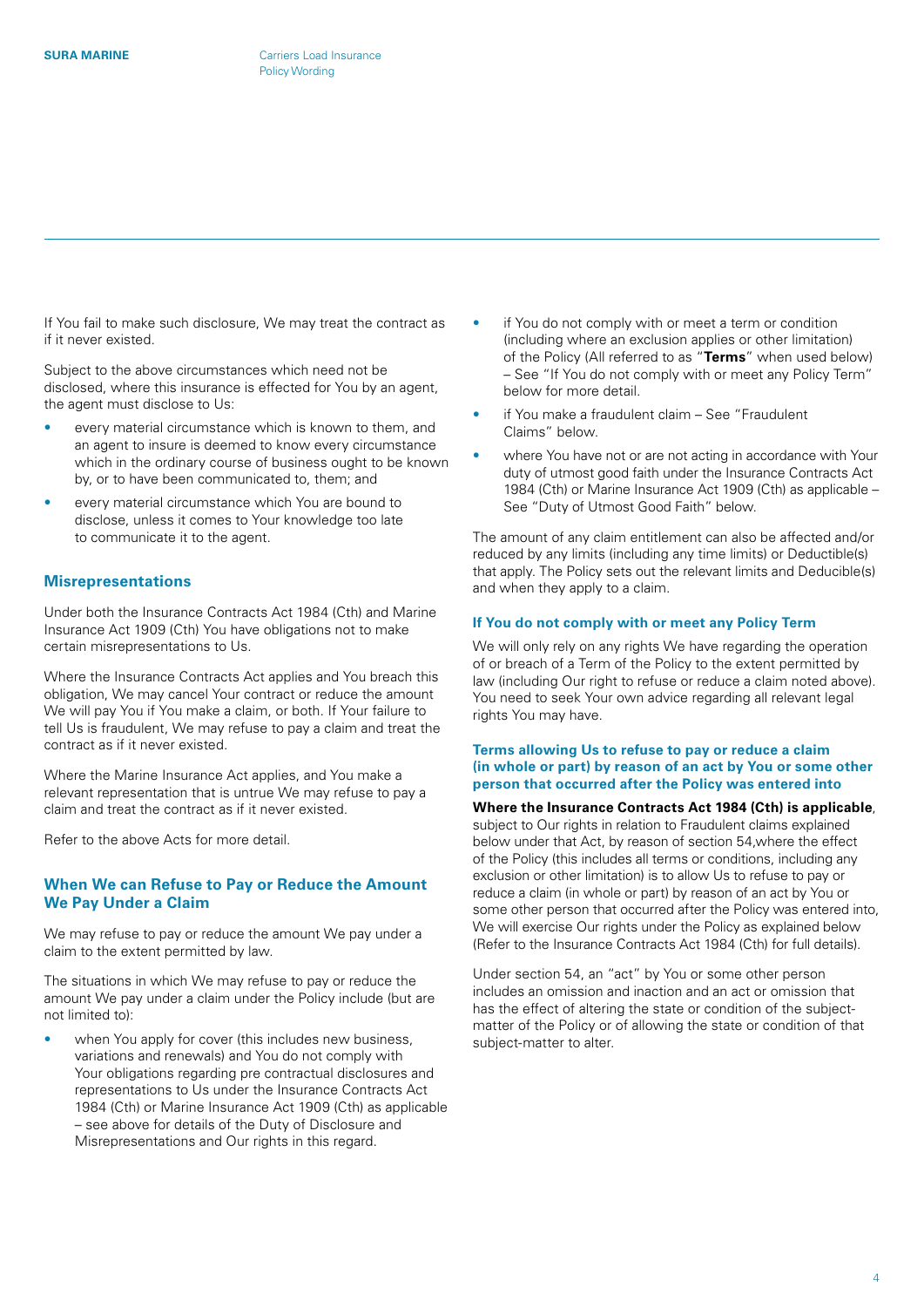<span id="page-4-0"></span>*How We exercise Our rights where section 54 applies (unless there is a Fraudulent claim)*

- Where:
	- the act was necessary to protect the safety of a person or to preserve property;
	- it was not reasonably possible for You or the other person not to do the act; or
	- You prove no part of the loss that gave rise to the claim was caused by the act,

We will not refuse to pay or reduce the claim by reason only of that act.

- Where the act:
	- could not reasonably be regarded as being capable of causing or contributing to a loss in respect of which insurance cover is provided by the Policy; or
	- could reasonably be regarded as being capable of causing or contributing to a loss in respect of which insurance cover is provided by the Policy but You prove that some part of the loss that gave rise to the claim was not caused by the act, We may not refuse to pay the claim, so far as it concerns that part of the loss but,

We can reduce our liability in respect of the claim by an amount that fairly represents the extent to which Our interests were prejudiced as a result of that act.

Where the act could reasonably be regarded as being capable of causing or contributing to a loss in respect of which insurance cover is provided by the Policy, We may refuse to pay the claim.

# **Terms allowing Us to refuse or reduce a claim because of pre-existing defects or imperfections existing before the Policy was entered into**

# **Only where section 46 of the Insurance Contracts Act 1984 (Cth) is applicable to the Policy:**

- where a claim is made in respect of a loss that occurred as a result, in whole or in part, of a defect or imperfection in a thing; and
- where at the time when the contract was entered into You were not aware of, and a reasonable person in the circumstances could not be expected to have been aware of, the defect or imperfection,

We may not rely on any provision included in the Policy that has the effect of limiting or excluding Our liability under the contract by reference to the condition, at a time before the Policy was entered into, of the thing. This does not apply if the Policy is in an excluded class to which section 46 does not apply (Refer to the Insurance Contracts Act 1984 (Cth) for full details).

# **Fraudulent Claims**

#### **Where the Insurance Contracts Act 1984(Cth) applies**, where a claim is made fraudulently under:

- the Policy; or
- that Act against Us by a person who is not the insured,

We may refuse payment of the claim to the extent permitted by law.

Under section 56(2) of the Insurance Contracts Act 1984 (Cth) a court may, if only a minimal or insignificant part of the claim is made fraudulently and non-payment of the remainder of the claim would be harsh and unfair, order Us to pay, in relation to the claim, such amount (if any) as is just and equitable in the circumstances (Refer to the Insurance Contracts Act 1984 (Cth) for full details).

**Where the Marine Insurance Act 1909 (Cth) applies**, where a claim is made fraudulently under the Policy We may refuse payment of the claim and/or avoid the Policy to the extent permitted by law.

# **Duty of Utmost Good Faith**

Where the Insurance Contracts Act 1984 (Cth) applies:

- Section 13 of that Act requires each party to the Policy to act towards the other party, in respect of any matter arising under or in relation to it, with the utmost good faith.
- Section 14 of that Act provides that if reliance by a party to the Policy on a provision of the Policy would be to fail to act with the utmost good faith, the party may not rely on the provision.

(Refer to the Insurance Contracts Act 1984 (Cth) for full details).

Where the Marine Insurance Act 1909 (Cth) applies, a contract of marine insurance is a contract based upon the utmost good faith, and, if the utmost good faith be not observed by either party, the contract may be avoided by the other party.

# **Terms Subject to Relevant Law**

A term of the Policy will be applied to the extent it is not unenforceable under relevant law.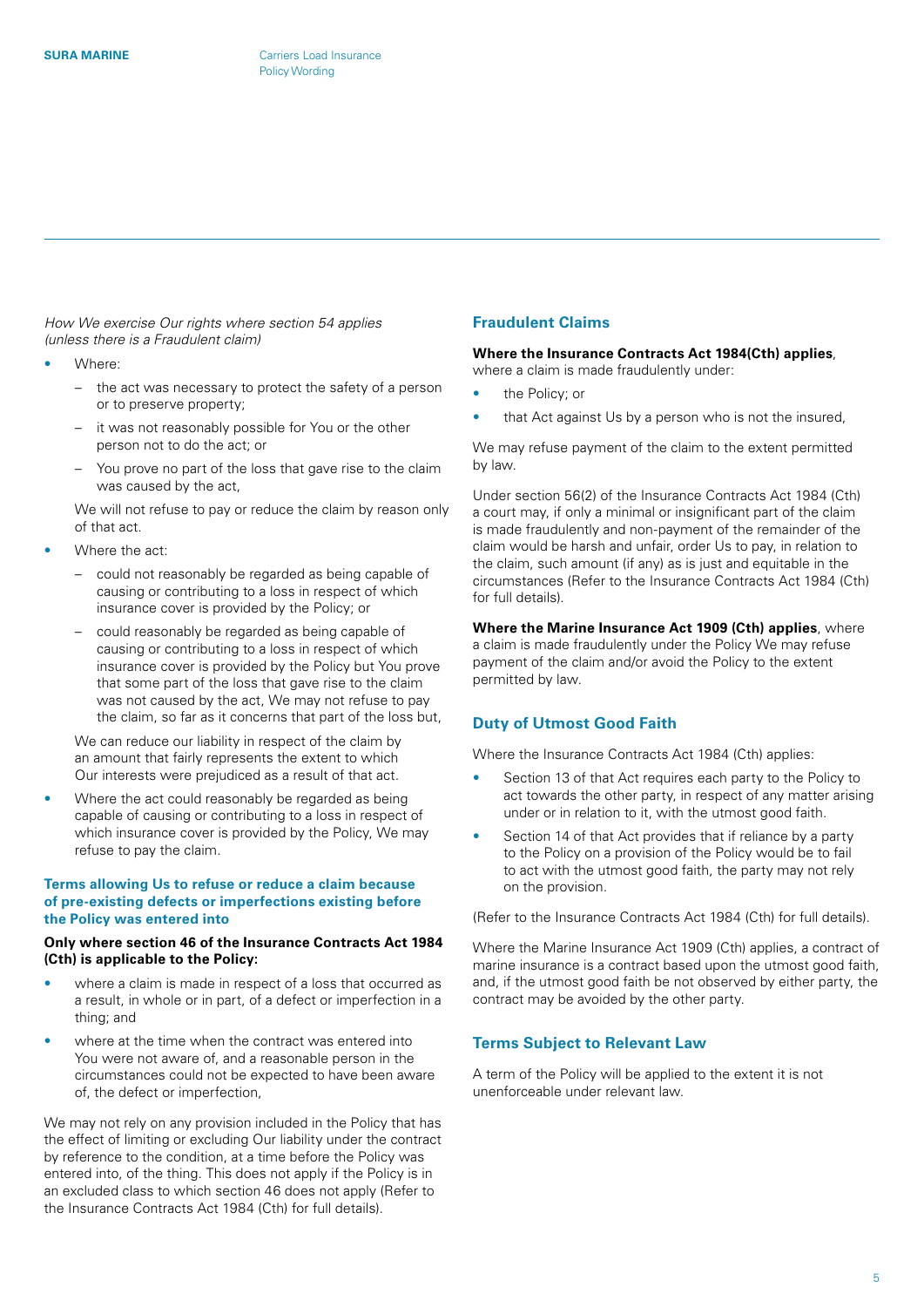#### <span id="page-5-0"></span>**General Insurance Code of Practice**

We proudly support the General Insurance Code of Practice (the 'Code'). It does not apply where the Policy is a contract of marine insurance covered by the Marine Insurance Act 1909 (Cth).

The purpose of the Code is to raise the standards of practice and service in the general insurance industry.

The Code Governance Committee (CGC) is an independent body that monitors and enforces insurers' compliance with the Code.

For further information on the Code, please visit [www.codeofpractice.com.au](http://www.codeofpractice.com.au)

For more information on the Code Governance Committee (CGC) go to <https://insurancecode.org.au>

# **Privacy Statement**

In this Privacy Statement the use of "We", "Our" or "Us" means SURA Marine and BHSI unless specified otherwise.

In this Privacy Statement the use of personal information includes sensitive information.

We are committed to protecting the privacy of the personal information that You provide to Us.

The Privacy Act 1988 contains the Australian Privacy Principles which require Us to tell You that We collect, handle, store and disclose Your personal and sensitive information for the specific purpose of:

- deciding whether to issue a policy,
- determining the terms and conditions of Your Policy,
- compiling data to help develop and identify other products and services that may interest clients, and handling claims.

Personal information is information or an opinion about an identified individual, or an individual who is reasonably identifiable:

- a) whether the information or opinion is true or not;
- b) whether the information or opinion is recorded in a material form or not.

Sensitive information includes, amongst other things, information about an individual's racial or ethnic origin, political opinions, membership of a political organisation, religious beliefs or affiliations, philosophical beliefs, membership of a professional or trade association, membership of a trade union, sexual orientation or practices, criminal record, health information about an individual, genetic information, biometric information or templates. You have given Us Your consent to collect, use and disclose Your personal information in order to provide You with the relevant services and/or products.

When You give Us personal information about other individuals, We rely on You to have made or make the individual aware that You will or may provide their personal information to Us and the types of other parties and service providers We may provide it to, the relevant purposes We and the other parties and service providers will use it for, and how they can access it. If You have not done or will not do either of these things, You must tell Us before You provide the relevant personal information to Us.

We will protect Your information using physical, technical, and administrative security measures to reduce the risks of loss, misuse, unauthorised access, disclosure and alteration. Some of the safeguards that We use are firewalls and data encryption, physical access controls to Our data centres, and information access authorisation controls.

We disclose personal information to other parties and service providers whom We believe are necessary to assist Us and them in providing the relevant services and/or products. For example, in handling claims, We may have to disclose Your personal information to other parties and service providers such as Our claim management partner, other insurers, reinsurers, loss adjusters, external claims data collectors, investigators and agents, facilitators, assessors or other parties as required by law. We will limit the use and disclosure of any personal information provided by Us to them to the specific purpose for which We supplied it.

We may disclose Your personal information to Our insurers, reinsurers, related entities and service providers overseas where it is reasonably necessary for, or directly related to, the functions, services or activities We provide to You. When We transfer Your information to other countries, including countries which may not have data protection laws that provide the same level of protection that exists in Australia, We will protect the information as described in this Privacy Policy.

If You do not provide the personal information requested and/or do not provide Us with Your consent to the use and disclosure of Your personal information as set out in this Privacy Statement, Your insurance application may not be accepted, or We may not be able to administer Your Policy, or You may be in breach of Your duty of disclosure, the consequences of which are set out under the heading Duty of Disclosure in this document.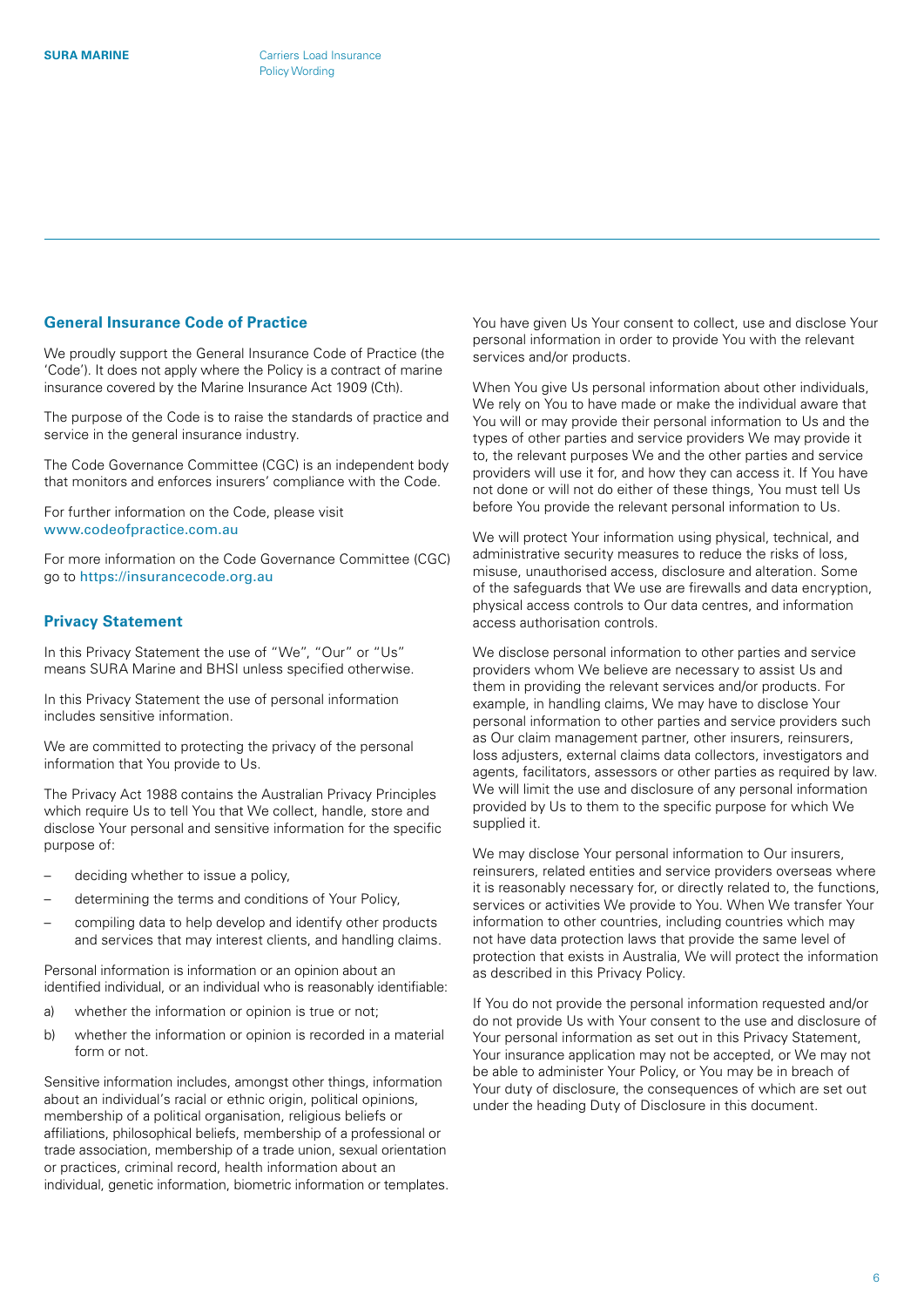<span id="page-6-0"></span>We will notify you as soon as possible if Your personal information is involved in a data breach that is likely to result in serious harm to You.

If You would like a copy of Our Privacy Policies, would like to seek access to or correct Your personal information, opt out of receiving materials We send, complain about a breach of Your privacy or You have any query on how Your personal information is collected, stored or used, or any other query relating to Our handling of Your personal information, please contact Us.

# **Complaints and Disputes Resolution Process**

#### **Our complaints process**

We view seriously any complaint made about Our products or services and will deal with it promptly and fairly.

If You have a complaint, please first try to resolve it by contacting the relevant member of Our staff.

If the matter is still not resolved, please then contact Our Internal Disputes Resolution Officer on (02) 9930 9500, or by email at [IDR@SURA.com.au](mailto:IDR%40SURA.com.au?subject=) or by writing to Us at the address for SURA given above. They will seek to resolve the matter in accordance with the General Insurance Code of Practice and Our Dispute Resolution procedures.

You can contact Us if You want more information on Our procedures.

If You are not satisfied with the final decision, You may wish to contact the Australian Financial Complaints Authority (AFCA).

# **AFCA**

The AFCA is a free independent external disputes resolution service provided to customers to review and resolve complaints where We have been unable to satisfy Your concerns, subject to its rules or terms of reference.

For further details You can visit their website at [www.afca.org.au](http://www.afca.org.au) or contact them:

Australian Financial Complaints Authority PO Box 3 Melbourne, VIC, 3001 Telephone: 1800 931 678 Email: [info@afca.org.au](mailto:info%40afca.org.au?subject=)

A complaint can be referred to AFCA at any time subject to its rules. AFCA only considers complaints (otherwise covered by its rules) referred to it within 2 years of Our final decision, unless AFCA considers special circumstances apply. If AFCA tells You that under its rules it cannot assist You or consider Your dispute, then You can seek independent legal advice. You can also access any other external dispute resolution or other options that may be available to You.

#### **Goods and Services Tax (GST)**

The amount payable by You for this Policy includes an amount for GST.

When We pay a claim, Your GST status will determine the amount We pay.

The amount that We are liable to pay under the Policy will be reduced by the amount of any Input Tax Credit (ITC) that You are or may be entitled to claim for the supply of goods or services covered by that payment.

You must advise Us of Your correct Australian Business Number (ABN) and Taxable Percentage. Taxable Percentage is Your entitlement to an ITC on Your premium as a percentage of the total GST on that premium. Any GST liability arising from Your incorrect advice to Us of Your ITC entitlement is payable by You.

Where the settlement of a claim is less than the applicable limit of liability or the other limits applicable to this Policy, We will only pay the GST (less Your ITC) applicable to the settlement. This means that if these amounts are not sufficient to cover the whole claim, We will only pay the GST relating to Our share of the settlement for the whole claim. We will pay the claim by reference to the GST exclusive amount of any supply made by any business of Yours which is relevant to the claim.

GST and ITC have the same meaning as given to those words or expressions in A New Tax System (Goods and Services Tax) Act 1999 (Cth) and related legislation as amended from time to time.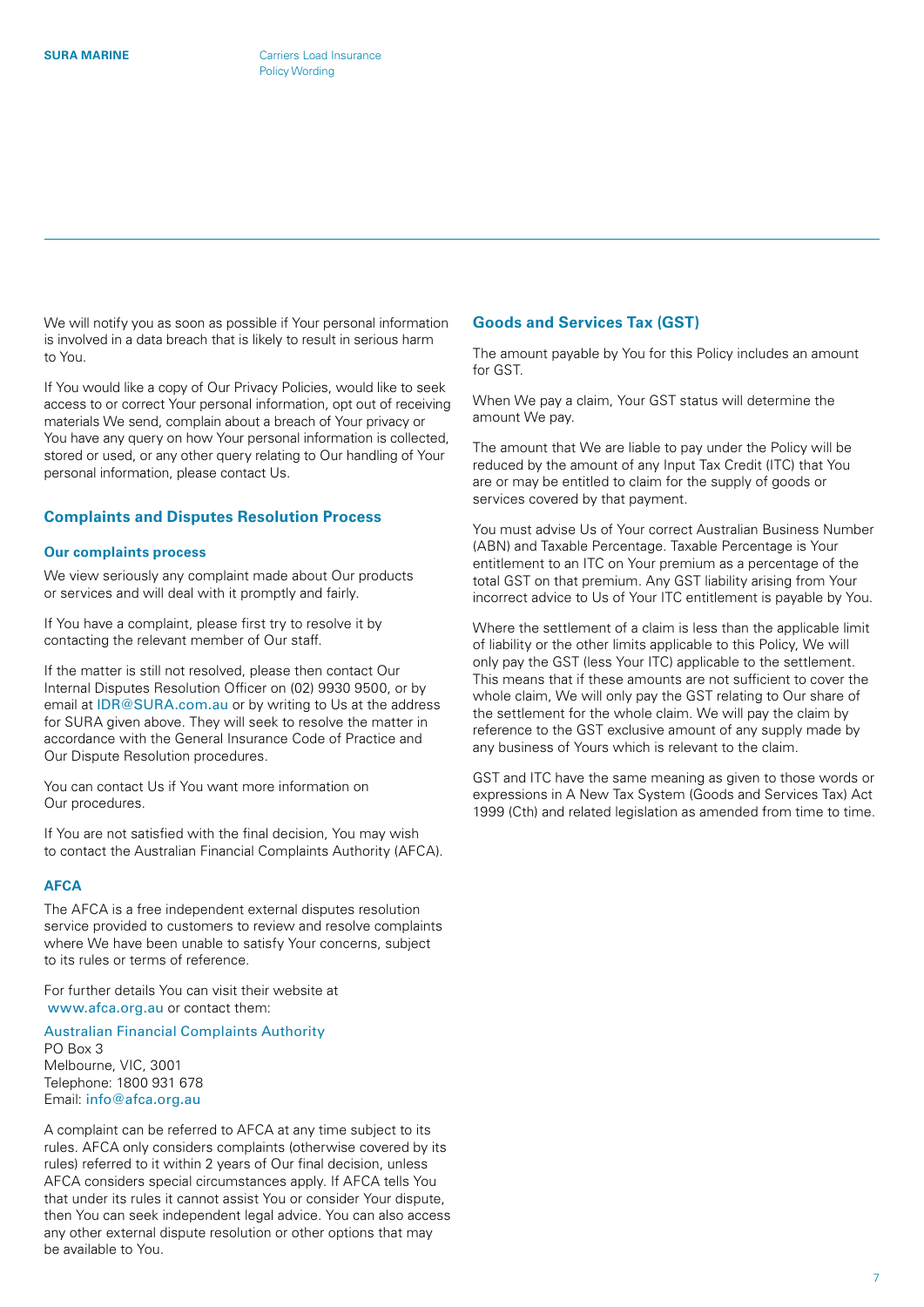# <span id="page-7-0"></span>**Terms And Conditions**

#### **Our Agreement with You**

We agree, subject to the terms, limitations, exclusions and conditions contained in or endorsed on or otherwise expressed in the Policy, to provide insurance as described in the Policy.

This insurance is in consideration of the insured named in the Policy Schedule having paid or agreed to pay the premium.

The Policy wording, Policy Schedule (which expression includes any Policy Schedule substituted for the original Policy Schedule) and endorsements (if any) are to be read together.

# **Acquired Companies**

The Policy extends to include cover for any company, subsidiary company or firm ("entity") formed or purchased by You during the Period of Insurance, for a period of up to 30 days from the date of such formation or acquisition provided that You hold a controlling interest of shares carrying more than 50% of votes capable of being cast in, or have agreed to accept responsibility for insurance of, the entity.

For cover to continue after the 30 day period You must:

- a) advise Us of the details of the entity no later than 30 days from the date of formation or acquisition;
- b) declare to Us the estimated sendings, type of Goods or Livestock to be insured and past claims history of the entity; and
- c) agree to any additional conditions, and pay or agree to pay any additional premium, required by Us if We agree to extend cover to the entity under the Policy.

#### **1. The Insurance Contract**

The Policy wording contains details of the insurance cover available under Your Carriers Load Insurance Policy.

#### 1.1. No insurance for Your customers, principals or subcontractors

The cover provided by the Policy indemnifies You for Your responsibility for any loss or damage to Goods or Livestock, which You are carrying in the normal course of transit. The Policy does not provide insurance cover for Your customers, principals or subcontractors.

We insure You if You subcontract the transportation of the Goods or Livestock or are acting as a subcontractor to a principal carrier.

# 1.2. There are two cover options available in the Policy:

Cover Option 1 – Comprehensive Goodwill Cover

Cover Option 2 – Liability for Cargo

Each of these cover options provides a different type of cover. You can select the cover options that You need in the application form You give Us.

We do not automatically insure You for each type of cover. You are only insured for the cover that You requested in Your application for insurance and that We have agreed to cover You for.

Your Policy Schedule shows which insurance cover options You are insured under the Policy and the amounts You are covered for.

#### **2. When Your Insured Transits Start and Finish**

During the Period of Insurance, We will insure You while the Goods or Livestock are in the ordinary course of transit and in the custody of either You or Your subcontractor. The insurance does not cover loss of or damage to Goods or death of Livestock or any related expense that occurs during storage at the election of, or on the instruction of, the owner of the Goods or Livestock.

#### **3. Cover Option 1: Comprehensive Goodwill Cover**

#### 3.1. The cover

We will indemnify You in relation to Goods and/or Livestock owned by others where You accept responsibility for loss of or damage to Goods or death of Livestock caused by an insured event for:

- nominated client(s); and
- a commodity that has been declared and agreed to by Us,

as shown in the Policy Schedule.

The insured event must occur during the Period of Insurance and geographical limits specified in the Policy Schedule.

At Your request, We may agree to defend Your liability for loss or damage to Goods or death of Livestock caused by a covered insured event, in which case We will indemnify You for reasonable legal costs incurred in conducting such defence. If, in Our reasonable opinion, sufficient grounds do not exist to defend Your liability, We will indemnify You for Your customers' claim(s) against You to the extent of the cover provided by the Policy.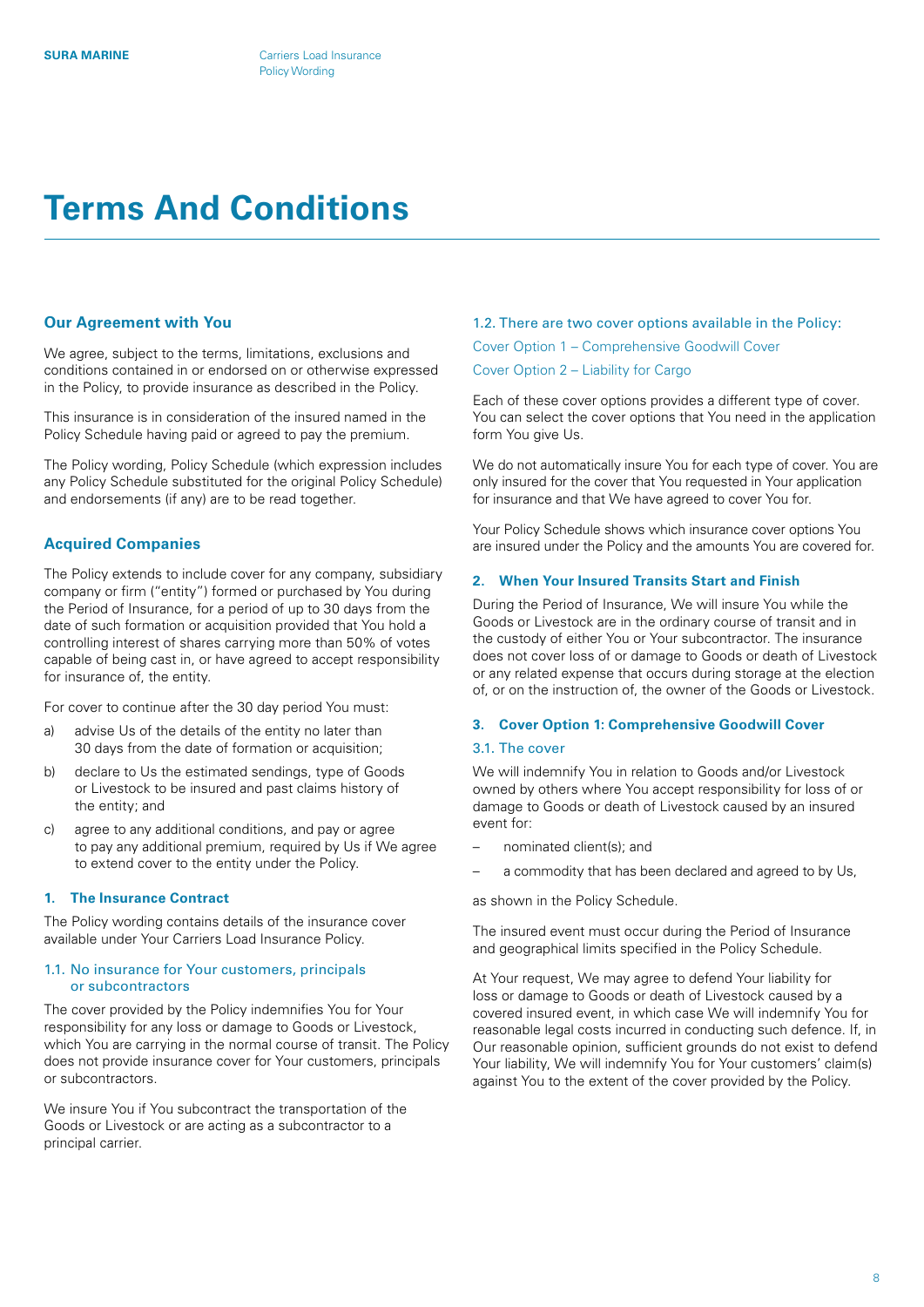#### <span id="page-8-0"></span>3.2. Insured events

#### Non-refrigerated Goods

The Policy covers Accidental loss of or damage to the Goods and loss or damage to the Goods caused by the deliberate act of a third party.

#### Refrigerated Goods

The Policy covers Accidental loss of or damage to the Goods and loss or damage to the Goods caused by the deliberate act of a third party, but excluding deterioration unless caused by variation in temperature following:

- a) Accidental failure, breakdown, stoppage or malfunction of the refrigerating machinery; or
- b) mismanagement of the refrigerating machinery by You or Your subcontractors,

during the Period of Insurance and resulting in a variation in temperature outside of the required range for a period of not less than 4 hours unless a different time period is specified in the Policy Schedule in which case the time period shown in the Policy Schedule will apply.

Claims for mismanagement of refrigeration machinery are subject to a Deductible of 10% of the value of the claim unless a different amount is specified in the Policy Schedule in which case the amount shown in the Policy Schedule as the Deductible will apply.

If reasonably required by Us You will provide evidence that the refrigeration machinery has been properly maintained.

Deterioration resulting from a failure to maintain refrigeration equipment is not covered.

#### **Livestock**

This Policy covers death of animals caused by accident or natural causes provided the animals are:

- a) in a good state of health; and
- b) fit for travel,

#### prior to loading.

Cover includes death or humane killing of Livestock necessary following an insured event.

### **4. Cover Extensions**

# 4.1. Additional expenses

Cover Option 1 is extended to cover additional expenses for loss of market, delay, consequential loss (excluding fines and penalties and pollution liability) incurred by any of Your clients in respect of loss of or damage to Goods caused by an insured event.

Claims will be settled with You subject to a maximum limit \$100,000 per event and \$200,000 in annual aggregate unless a different amount is specified in the Policy Schedule in which case the amount shown in the Policy Schedule will apply.

#### 4.2. Onforwarding charges

We will pay all reasonable costs necessarily incurred in unloading, storing and forwarding the Goods (excluding commercial bulk consignments of dangerous Goods) by road to the original destination in Australia if necessary following an insured event.

Subject to a limit of \$25,000 per event unless a different amount is specified in the Policy Schedule in which case the amount shown in the Policy Schedule as the limit of liability for this cover will apply.

# 4.3. Livestock

Where Livestock is shown as being insured in the Policy Schedule, the following additional benefits will apply:

#### Agistment expenses

We will pay the reasonable costs and expenses necessarily incurred in maintaining the Livestock at agistment when consequent upon an insured event.

#### Mustering costs

We will pay the reasonable costs and expenses necessarily incurred for mustering of Livestock at the scene of the accident when consequent upon an insured event.

#### Wandering off

We will pay for loss of Livestock due to "wandering off" from the scene of the accident following an insured event.

Cover for these additional benefits referred to in this clause 6.2 are subject to a per animal limit of \$500 and a combined annual aggregate limit of \$50,000 per Period of Insurance unless a different amount is specified in the Policy Schedule in which case the amount shown in the Policy Schedule as the limit of liability for this cover will apply.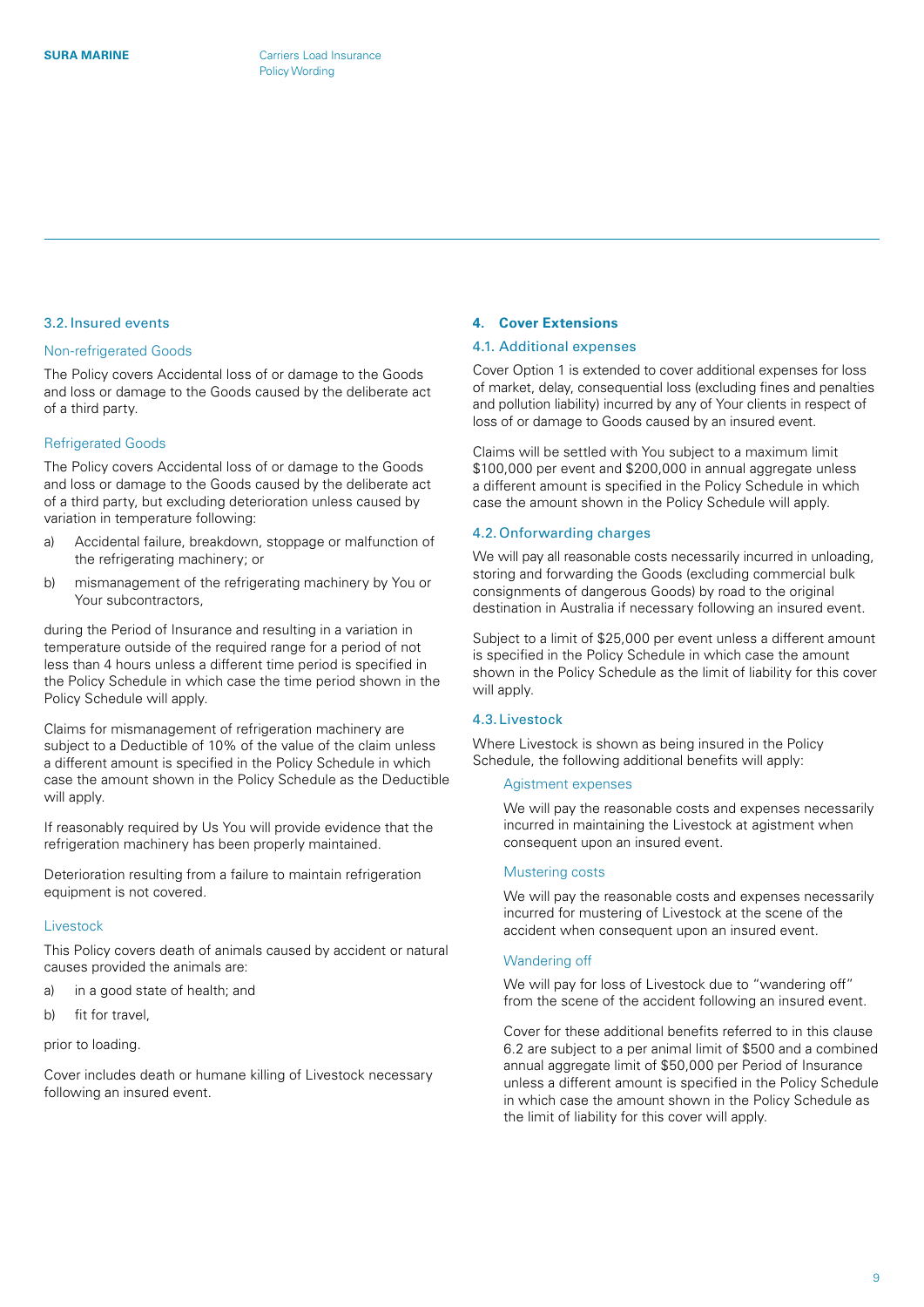#### 4.4. Transits by sea

Where Goods and/or Livestock are being transported by sea, the insured events are extended to include:

- a) stranding, sinking, burning, grounding, collision or contact of the vessel with any object other than water;
- b) any general average and or salvage contribution that You are required to pay; and
- c) the risks of jettison, washing overboard and loss or damage caused by a general average sacrifice.

The maximum amount We will pay under this Cover Extension is up to the limit of liability stated in the Policy Schedule.

# 4.5. Miscellaneous equipment

The Policy covers loss of or damage to miscellaneous equipment while carried in Your Conveying Vehicle caused by the following insured events:

- a) fire;
- b) Flood;
- c) collision of the Conveying Vehicle except with the curb or uneven road surface;
- d) jack-knifing or overturning of the Conveying Vehicle; or
- e) theft following forcible and violent entry into a securely locked Conveying Vehicle.

Subject to a limit of \$25,000 per event unless a different amount is specified in the Policy Schedule in which case the amount shown in the Policy Schedule as the limit of liability for this cover will apply.

However, We will not provide cover under this extension to the extent permitted by law, where the loss is recoverable under any other insurance which indemnifies You for the same claim (in which case the Policy will only provide cover in excess of some or all of the loss which is not covered by the other insurance).

'Miscellaneous equipment' means webbing straps, tarpaulins, ropes and chains, trolleys, gates and dogs belonging to You or for which You are responsible.

#### 4.6. Packaging

The Policy covers loss of or damage to packaging while carried in transit caused by an insured event. Subject to a limit of \$50,000 per event unless a different amount is specified in the Policy Schedule in which case the amount shown in the Policy Schedule as the limit of liability for this cover will apply.

However, We will not provide cover under this extension to the extent permitted by law, where the loss is recoverable under any other insurance which indemnifies You for the same claim (in which case the Policy will only provide cover in excess of some or all of the loss which is not covered by the other insurance).

'Packaging' means packing materials, crates, pallets, or similar receptacles belonging to You or for which You are responsible.

#### 4.7. Personal property

This Policy covers You for loss of or damage to the personal property, owned by You or for which You are legally responsible, including that of Your employee(s) caused by the following insured events:

- a) fire;
- b) Flood;
- c) collision of the Conveying Vehicle except with the curb or uneven road surface;
- d) jack-knifing, overturning of the Conveying Vehicle;
- e) theft following forcible and violent entry into a secured locked Conveying Vehicle.

Subject to a limit of \$2,000 per event unless a different amount is specified in the Policy Schedule in which case the amount shown in the Policy Schedule as the limit of liability for this cover will apply.

However, We will not provide cover under this extension to the extent permitted by law, where the loss is recoverable under any other insurance which indemnifies You for the same claim (in which case the Policy will only provide cover in excess of some or all of the loss which is not covered by the other insurance).

'Personal property' means Bedding, CB/UHF and scanner radios, food/drink and its containers (e.g., thermos-flasks, eskies and mobile fridges), clothing and personal accessories, footwear, mobile telephones, pagers, portable radio, radio cassette and portable compact disc players, and wallet **but excluding** money, credit cards, watches and jewellery. Claims for compact-discs and audio tapes are limited to \$300 per event.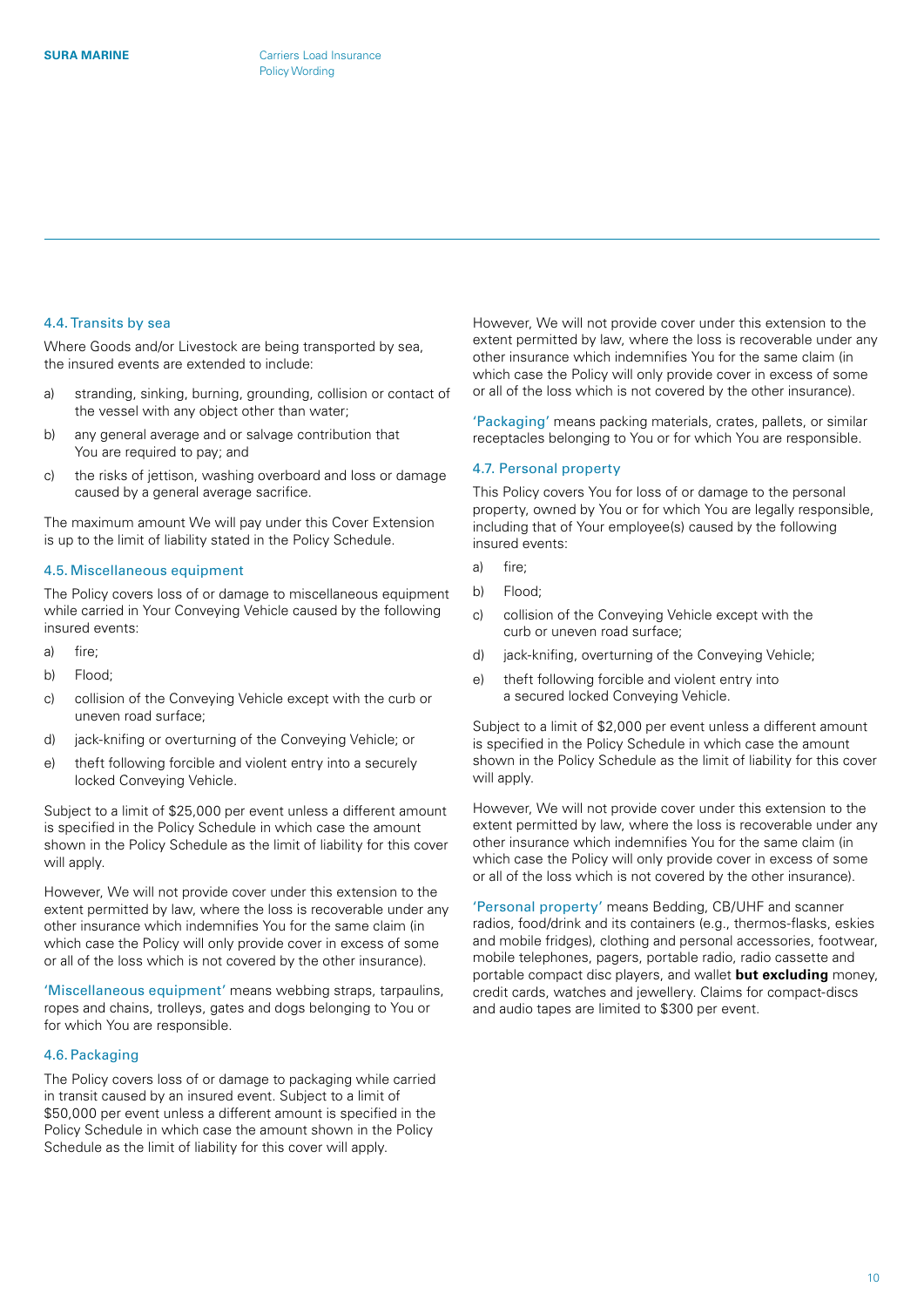#### <span id="page-10-0"></span>4.8.Removal of debris/clean-up costs

We cover You for all reasonable costs and expenses incurred in removing and disposing of damaged Goods or dead Livestock (this includes the cost of cleaning the accident site but not any expense or liability of any kind incurred as a result of the actual or potential discharge, emission, spillage or leakage of any liquid or gas pollutant of any kind or nature beyond the road surface and the road verge at the accident site).

The most We will pay under this clause is \$50,000 per event unless a different amount is specified in the Policy Schedule in which case the amount shown in the Policy Schedule as the limit of liability for this cover will apply.

#### 4.9.Resecuring

The Policy covers You for all reasonable costs and expenses incurred in resecuring the Goods where there has been movement of the Goods in transit, which makes resecuring necessary.

We cover these costs and expenses even though there may be no loss or damage to the Goods provided the circumstances necessitating the resecuring were outside Your control and You could not be reasonably expected to have knowledge of them in the normal course of Your business.

Subject to a limit of \$5,000 per event unless a different amount is specified in the Policy Schedule in which case the amount shown in the Policy Schedule as the limit of liability for this cover will apply.

However, We will not provide cover under this extension to the extent permitted by law, where the loss is recoverable under any other insurance which indemnifies You for the same claim (in which case the Policy will only provide cover in excess of some or all of the loss which is not covered by the other insurance).

#### **5. Cover Option 2: Liability for Cargo**

#### 5.1. The cover

The insurance cover provided by this cover option applies to transits:

- a) where the consignor/owner accepts and signs Your Approved Terms and Conditions and they apply to the transit; or
- b) where by mistake, Your Approved Terms and Conditions were not accepted and signed by the consignor/owner of the Goods or Livestock.

#### 5.2. Insured events

We will indemnify You for all sums that You become legally liable to pay under the terms of Your Approved Terms and Conditions for:

- a) compensation for loss of or damage to Goods or death of Livestock entrusted to Your care; or
- b) delay, loss of market or consequential loss that is caused solely by the loss of or damage to the Goods or death of Livestock.

The insured event must occur during the Period of Insurance and geographical limits specified in the Policy Schedule.

#### 5.3.Your cover may be reduced where:

- a) You intentionally choose not to use the Approved Terms and Conditions; or
- b) Your changing or waiver of the Approved Terms and Conditions increases Your liability and You have not obtained Our prior written approval of the changes or waiver (such consent not to be unreasonably withheld).

In these circumstances We will reduce Our liability to that which would have applied had Your Approved Terms and Conditions been incorporated into the contract of carriage.

# **6. How much We will Pay**

#### 6.1. Cover Option 1: Comprehensive Goodwill Cover

Subject to the limit of liability shown in the Policy Schedule, the amount payable will be the lesser of:

- a) the cost of repairing or replacing the lost or damaged Goods or Livestock; or
- b) the Market Value at the time of loss of or damage to the Goods or Livestock.

In addition, We will pay legal costs incurred by You with Our consent. We will also pay legal costs incurred by You with Our consent where any optional or additional benefits are shown as being insured in the Policy or on the Policy Schedule.

Our consent shall not be unreasonably withheld or delayed. If You breach this requirement, We shall reduce the liability for this element of the claim by the extent to which We are prejudiced by the failure to seek Our prior consent.

Legal costs and other expenses incurred by You with Our consent are payable as part of, and not in addition to, the limit of liability.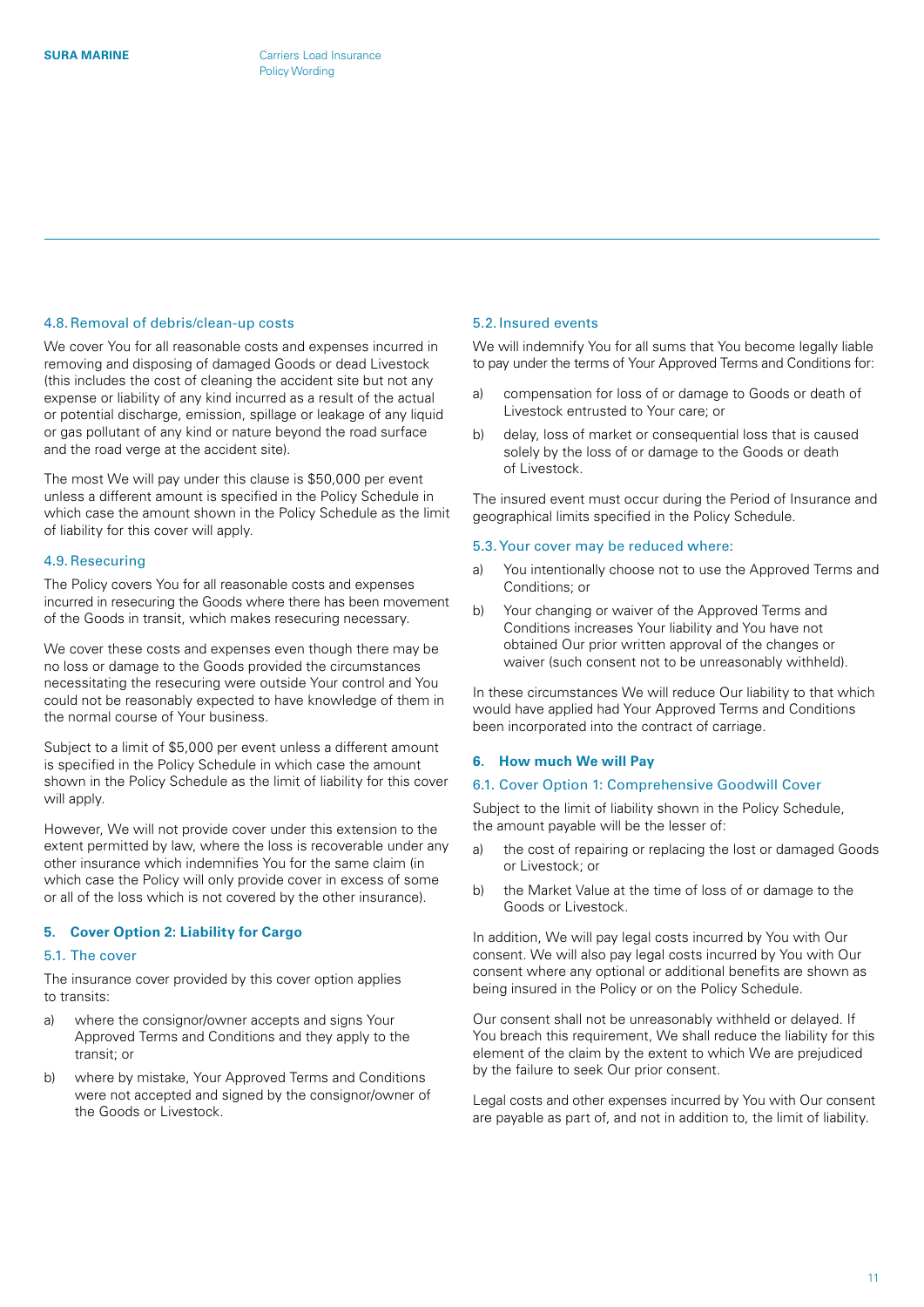#### <span id="page-11-0"></span>6.2. Cover Option 2: Liability for Cargo

Subject to the limit of liability shown in the Policy Schedule, the amount payable for loss of or damage to Goods or Livestock and consequential loss covered by the Policy will be the actual liability incurred by You.

In addition, We will pay legal costs incurred by You with Our consent. Our consent shall not be unreasonably withheld or delayed. If You breach this requirement, We shall reduce the liability for this element of the claim by the extent to which We are prejudiced by the failure to seek Our prior consent.

Legal costs and other expenses incurred by You with Our consent are payable as part of, and not in addition to, the limit of liability.

#### 6.3. Limit of liability

The limits of liability stated in:

- a) the Policy Schedule;
- b) any endorsements;

and any sub-limits expressed in the Policy apply to any one insured event, unless stated otherwise. All Policy sub-limits, optional or additional benefits are payable as part of, and not in addition to, the limit of liability.

Legal costs and other expenses incurred by You with Our consent are payable as part of, and not in addition to the limit of liability.

#### 6.4.Who We will pay

Amounts payable under the Policy will be paid to You, or any other party You direct Us to make payment to provided they have an insurable interest in the Goods or Livestock under the Policy, and any such payment will discharge Our liability under the Policy for the loss.

#### **7. What You must Pay if You make a Claim**

#### 7.1.Deductible

For claims You make on the Policy, You will have to pay the Deductible which is shown in the Policy or on Your Policy Schedule. If more than one Deductible is payable under the Policy for any claim or series of claims arising from the one accident or insured event You must pay the highest applicable Deductible, but You pay only one Deductible.

#### **8. When You are Not Covered**

The exclusions set out in this part apply to all cover options, including optional and additional covers, provided by the Policy.

The Policy does not cover any loss, damage or liability:

- a) occurring during storage at the election of or on the instruction of the owner of the Goods or Livestock;
- b) to property other than the Goods or Livestock specified in the Policy and the Policy Schedule;
- c) to Goods or Livestock carried in a Conveying Vehicle which is unsafe or unroadworthy unless the condition of the Conveying Vehicle could not reasonably have been detected by You or it did not contribute to the loss;
- d) to Goods or Livestock when the Conveying Vehicle is being driven by a driver who is not licensed under the applicable law to drive the Conveying Vehicle unless You did not know and could not reasonably have known that the driver was unlicensed;
- e) to Goods or Livestock when the Conveying Vehicle is being driven by a person whose faculties are impaired by a drug or intoxicating liquor or who has a concentration of alcohol or a drug in his or her blood in excess of that permitted by law for a driver of a motor vehicle unless You did not know and could not reasonably have known that the driver was so affected.

This exclusion will not apply to the extent that there are any statutory provisions to the contrary;

- f) to Goods or Livestock caused by any wilful act or acts committed by You or someone with Your knowledge or connivance;
- g) to Goods or Livestock as a result of delay, loss of market, loss of profits or any consequential loss other than as covered by Clauses 4.1 Cover Option 1 Comprehensive Goodwill Cover or Cover Option 2: Liability for Cargo, and only if those cover options are insured under the Policy;
- h) to Goods as a result of electronic, electrical or mechanical failure unless there is visible external physical damage which occurred during transit caused by an insured event;
- i) to Goods or Livestock directly or indirectly caused by war, acts of war (whether war be declared or not), rebellion, revolution, nationalisation, requisition, destruction or damage by or by the order of any government, public authority or local authority;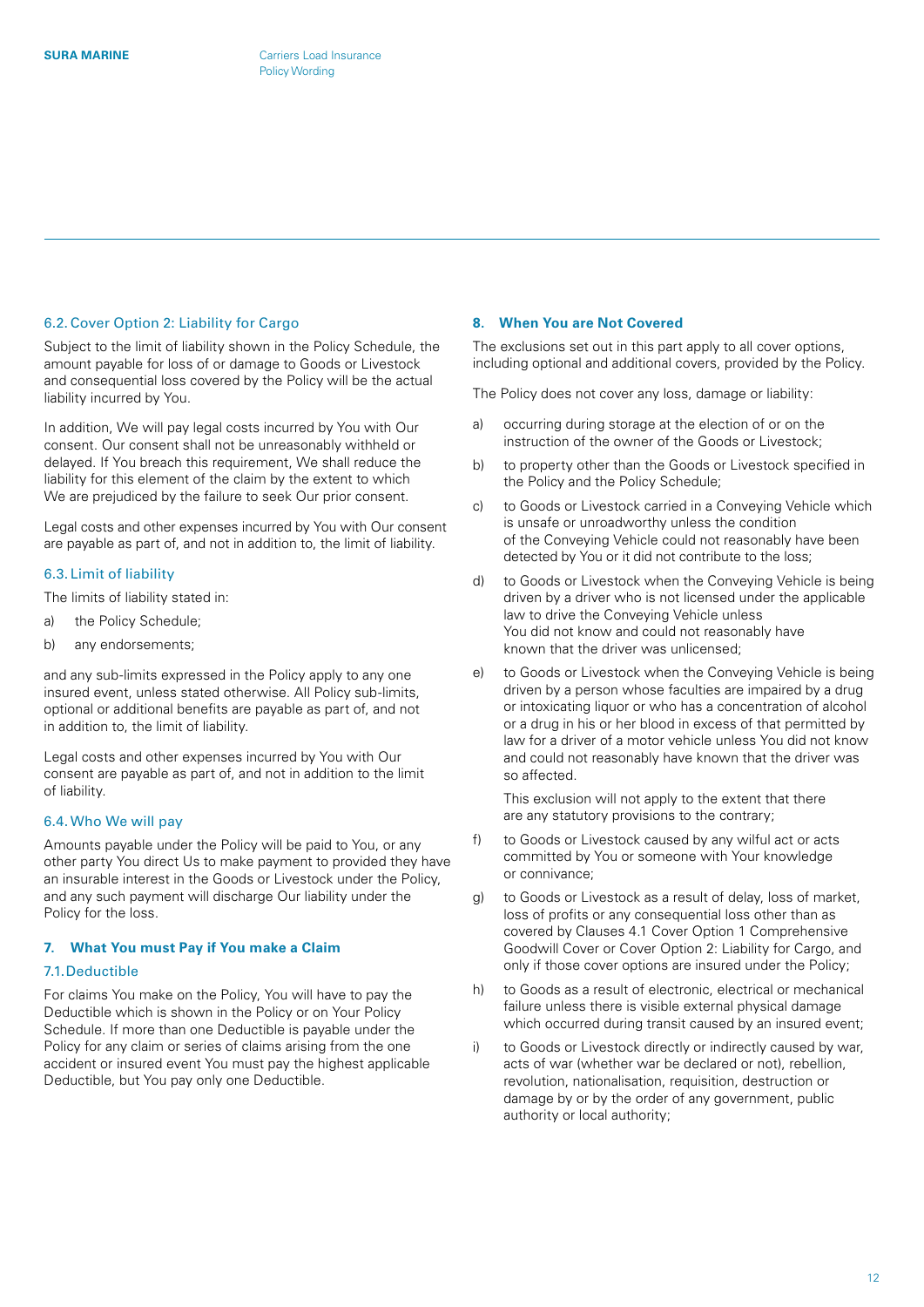- <span id="page-12-0"></span>j) for fines, penalties, aggravated exemplary or punitive damages;
- k) arising from ordinary leakage, ordinary loss in weight or volume, ordinary wear and tear, or inherent vice or nature of the Goods;
- l) arising from strikes, lock-outs, labour disturbances, riots or civil commotions or caused by strikers, locked out workmen or persons taking part in labour disturbances, riots or civil commotions;
- m) to the extent that the provision of such cover, payment of such claim or provision of such benefit would expose Us, Our parent company or Our ultimate controlling entity to any sanction, prohibition or restriction under United Nations resolutions or the trade or economic sanctions, laws or regulations of the European Union, the Commonwealth of Australia, New Zealand, United Kingdom or the United States of America;
- n) to Goods or Livestock caused by Terrorism while the Goods or Livestock are not in the ordinary course of transit;
- o) to Goods caused by or arising from unexplained losses discovered on inventory/stocktaking unless established by You to have been caused by an insured event;
- p) to Goods or Livestock arising directly or indirectly from, or in any way connected with, the actual or suspected presence or threat of any virus, organism or like substance that is capable of inducing disease, illness, physical distress or death to any humans, animals or plants, whether infectious or otherwise, including but not limited to any epidemic, pandemic, influenza, or any outbreak of a virus or disease affecting humans, animals or plants, or any derivative or mutation thereof. This includes, but is not limited to, the human coronavirus, SARS-CoV-2, which causes the disease COVID-19;
- q) to the following Goods:
	- i) live plants and trees;
	- ii) bullion, precious stones, cash or securities, precious metal objects, precious jewellery, valuable works of art;
	- iii) furniture, appliances and related domestic goods belonging to a householder
	- iv) birds (except poultry);
	- v) any Goods owned, hired or leased by You;
	- vi) aircraft, helicopters, missiles and similar Goods;
	- vii) houses; and
	- viii)cigarettes or other tobacco based products valued at more than \$10,000.

#### In no case shall this insurance cover loss, damage, liability or expense directly or indirectly caused by or contributed to, by or arising from:

- a) ionising radiations from or contamination by radioactivity from any nuclear fuel or from any nuclear waste or from the combustion of nuclear fuel;
- b) the radioactive, toxic, explosive or other hazardous or contaminating properties of any nuclear installation, reactor or other nuclear assembly or nuclear component thereof;
- c) any weapon or device employing atomic or nuclear fission and/or fusion or other like reaction or radioactive force or matter;
- d) the radioactive, toxic, explosive or other hazardous or contaminating properties of any radioactive matter. The exclusion in this sub-clause does not extend to radioactive isotopes, other than nuclear fuel, when such isotopes are being prepared, carried, stored, or used for commercial, agricultural, medical, scientific or other similar peaceful purposes;
- e) any actual or alleged liability whatsoever for any claim or claims in respect of loss or losses directly or indirectly arising out of, resulting from or in consequence of asbestos;
- f) any chemical, biological, bio-chemical or electromagnetic weapon.

#### **9. General Conditions**

The insurance cover provided by the Policy is subject to the following additional conditions. If You do not meet any of the following conditions, We may reduce or refuse to pay a claim or cancel the Policy. See the important information section – "When We can Refuse to Pay or Reduce the Amount We Pay Under a Claim" for further details.

#### 9.1. Your responsibility for Your liability

We are liable to You for loss or damage covered by the Policy whether assumed by You or for which You are legally liable. This liability does not create an interest in the Policy on behalf of any person in relation to any loss or damage for which You have accepted liability under the Policy. You, not Us, are responsible for any liability that You have accepted in the course of Your business.

#### 9.2. You are not Our agent

You may not represent to any party that You are able to arrange insurance cover under the Policy or otherwise on behalf of Us.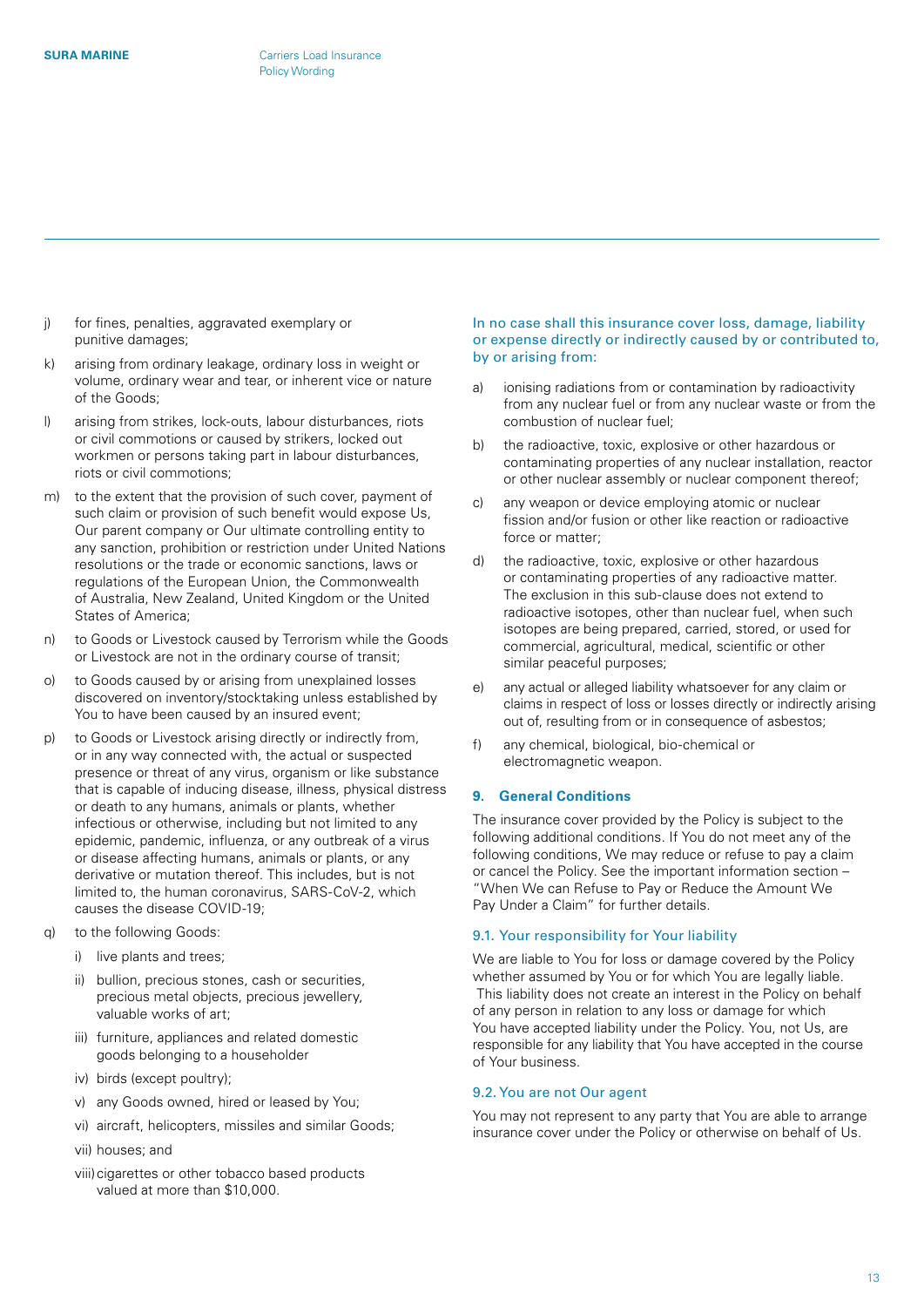# 9.3. Alteration of risk

If You do or omit to do something which materially changes the risk that increases the chances of future loss, You must give Us notice in writing as soon as reasonably practicable.

#### 9.4. Due care

At all times, You must take appropriate care in:

- a) the handling, moving and storing of Goods in Your care, custody or control; and
- b) issuing and obtaining Your customers' agreement to Your Agreed Terms and Conditions (where applicable).

#### 9.5. Insufficiency of packing

We may be entitled to reduce Our liability to You under Cover Option 1 and Cover Option 2 to the extent that it can be shown that the loss or damage being claimed is wholly or partly due to the Goods not being adequately packed or prepared by Your customer to withstand the normal rigours of transit. See the important information section – "When We can Refuse to Pay or Reduce the Amount We Pay Under a Claim" for further details.

# 9.6. Premium calculation

The method of premium calculation will be shown in the Policy Schedule.

This will be adjustable on actual Gross Freight Earnings.

#### 9.7. Premium adjustment

As specified in the Policy Schedule and detailed below:

#### Adjustable on actual Gross Freight Earnings

If the Policy Schedule shows a deposit premium based on Your estimated Gross Freight Earnings it is calculated at the commencement of each Period of Insurance based on information You give Us.

You are required to declare to Us Your actual Gross Freight Earnings within one month of the end of a Period of Insurance.

The premium payable is calculated on the actual Gross Freight Earnings during the Period of Insurance being adjusted at the agreed rate(s).

The difference between the premium for the actual Gross Freight Earnings and the deposit premium will be paid by You but always subject to a minimum of 100% of the deposit premium being retained by Us.

If Your deposit premium is less than \$25,000 and the variance between estimated and actual figures is less than 10% then We will waive the amount calculated as owing by You.

#### 9.8. Preventing insurer's right of recovery

Where another party is liable to compensate You for loss, damage or liability which is covered by Your Policy but You have agreed not to seek recovery from that party, We may not cover You under this Policy for that loss, damage or liability to the extent that We have been prejudiced by Your agreement with that party. See the important information section – "When We can refuse to pay or reduce the amount We pay under a claim" for further details.

#### 9.9. Third party interests

You must inform Us of the interests of all third parties who have an interest in the property to be covered by the Policy. We can protect the interest of other parties if You have informed Us and such interest(s) are noted in Your Policy Schedule.

# 9.10. Cancellation

#### **Cancellation by You**

You may cancel the Policy at any time by contacting Us and giving Us notice of cancellation. Cancellation will take effect from the date Your notice is received by Us or any other date if mutually agreed. If You do not exercise Your right to cancel Your Policy, it will continue in force and You will be required to pay the premium.

# **Cancellation by Us**

We may cancel the Policy pursuant to any right at law by giving You written notice to that effect. Where the Insurance Contracts Act 1984 (Cth) applies this includes where:

- You have:
	- failed to comply with the duty of utmost good faith;
	- failed to comply with the Duty of Disclosure at the time when the Policy was entered into;
	- made a misrepresentation to Us during the negotiations for the Policy before We entered into the Policy;
	- failed to comply with a provision of the Policy, including a provision with respect to payment of the premium;
	- made a fraudulent claim under the Policy or any other Policy of insurance (whether with Us or some other insurer) that provided insurance cover during any part of the period during which the Policy provides insurance cover; or
	- failed to notify Us of any specific act or omission or failure that has occurred after the Policy is entered into where notification is required under the terms of the Policy.
- the effect of the Policy is to authorise Us to refuse to pay a claim, either in whole or in part, by reason of an act or omission or failure of You or of some other person and, after the Policy was entered into, such an act or omission or failure has occurred.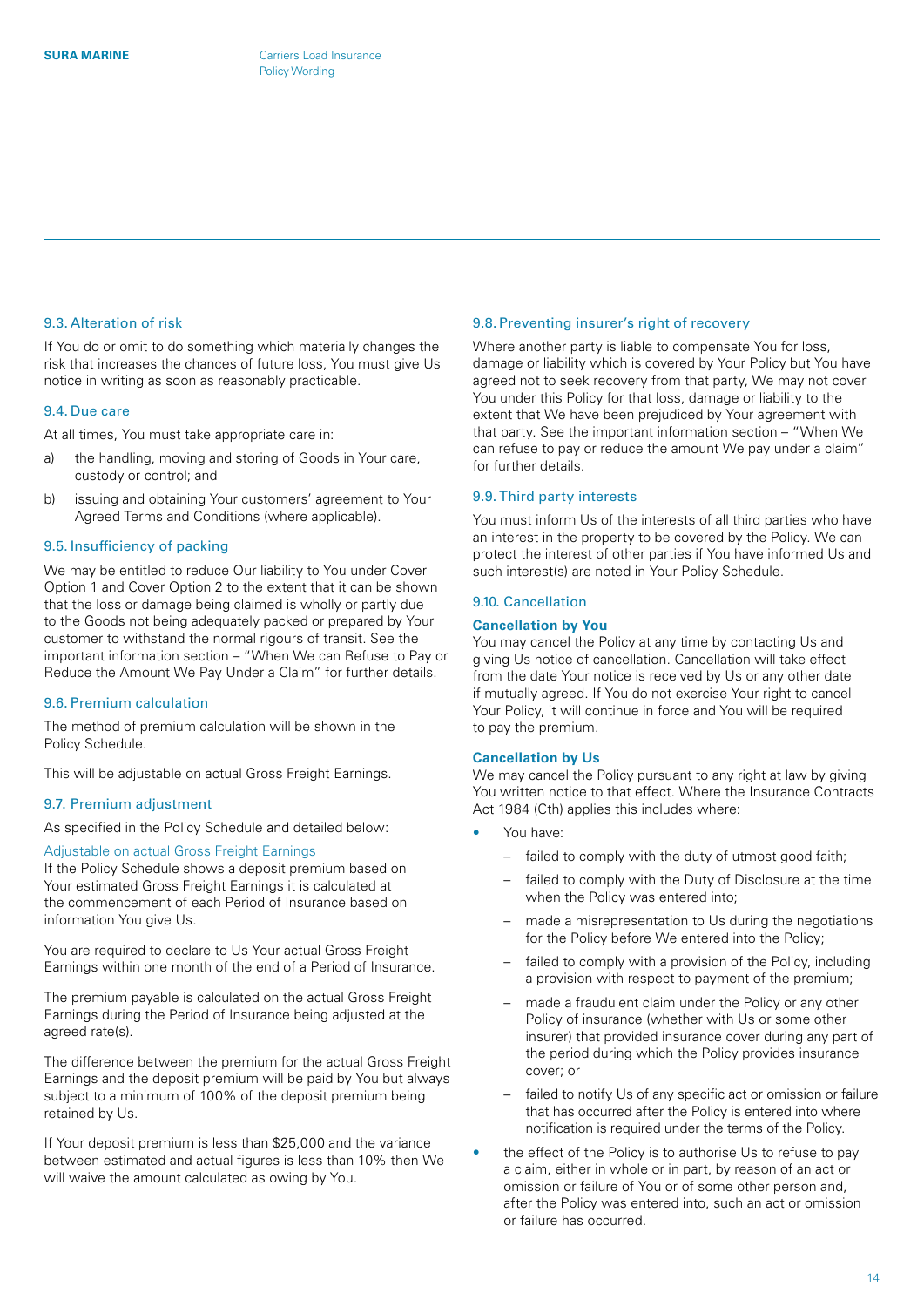<span id="page-14-0"></span>When We cancel the Policy, it will have effect from whichever of the following times is the earliest (unless We tell You otherwise in Our cancellation notice):

- the time when another policy of insurance replacing the Policy is entered into; or
- 4 o'clock in the afternoon of the third (3rd) business day after the day on which notice was given to You unless the Policy is in force because of section 58 of the insurance contracts act 1984 (Cth), in which case the cancellation will have effect from 4 o'clock of the fourteenth (14th) business day after the day on which notice was given to You.

#### **Effect of cancellation**

Your Policy with Us ends from the time of cancellation. You will not have cover for events occurring after that time.

However, cancellation of this insurance by Us or You does not affect the treatment of any claim for an event that happened happening before cancellation.

#### **Premium refund**

If You or We cancel the Policy We may deduct:

- a pro rata proportion of the premium for any time for which You have been covered. For example, if Your Period of Insurance is 12 months and You have been covered for six (6) months, the deduction for the time You have been covered will be half the annual premium; and
- any government taxes or duties paid by Us in relation to Your Policy We cannot recover.

However, in the event that You have made a claim under the Policy and We have agreed to the claim no return of premium will be made.

#### 9.11. Law and practice

The Policy will be governed in accordance with the laws of the Commonwealth of Australia. Any disputes arising out of the Policy will be subject to determination by any Court of competent jurisdiction within the Australian State or Territory in which the Policy was issued and according to the laws applicable to the jurisdiction.

#### 9.12. Interpretation

#### In the Policy:

a) headings are for convenience only and do not affect interpretation;

and unless the context indicates a contrary intention:

- b) a reference to a statute includes its delegated legislation and a reference to a statute or delegated legislation or a provision of either includes consolidations, amendments, re-enactments and replacements;
- c) a word importing the singular includes the plural (and vice versa), and a word indicating a gender includes every other gender;
- d) "includes" in any form is not a word of limitations; and
- e) a reference to "\$" or "dollar" is to Australian currency.

#### **10. Claims**

#### 10.1. What You must do

Following an event that is likely to give rise to a claim under the Policy, You must take the following steps:

#### As soon as reasonably practicable

- a) Take all reasonable measures to avoid or minimise any loss or damage (We will pay the reasonable and necessary cost of doing this);
- b) Inform the police promptly after a theft is discovered and obtain a written report of such notification.

#### **Notification**

- a) You must inform Us of the event as soon as possible at [claimsnoticeaustralia@bhspecialty.com](mailto:claimsnoticeaustralia%40bhspecialty.com?subject=);
- b) Submit to Us full written particulars as soon as possible.
- c) Send to Us all correspondence and documents relating to the event.
- d) You must not admit liability for any claim made against You and advise Us as soon as reasonably practicable.
- e) Provide or arrange for Us to be provided with invoices, statements and other documents evidencing the amount of the loss.

# 10.2.What should not be done

- a) Do not admit liability.
- b) Do not repair or replace any Goods until You have Our approval.
- c) Do not dispose of the damaged Goods without Our approval.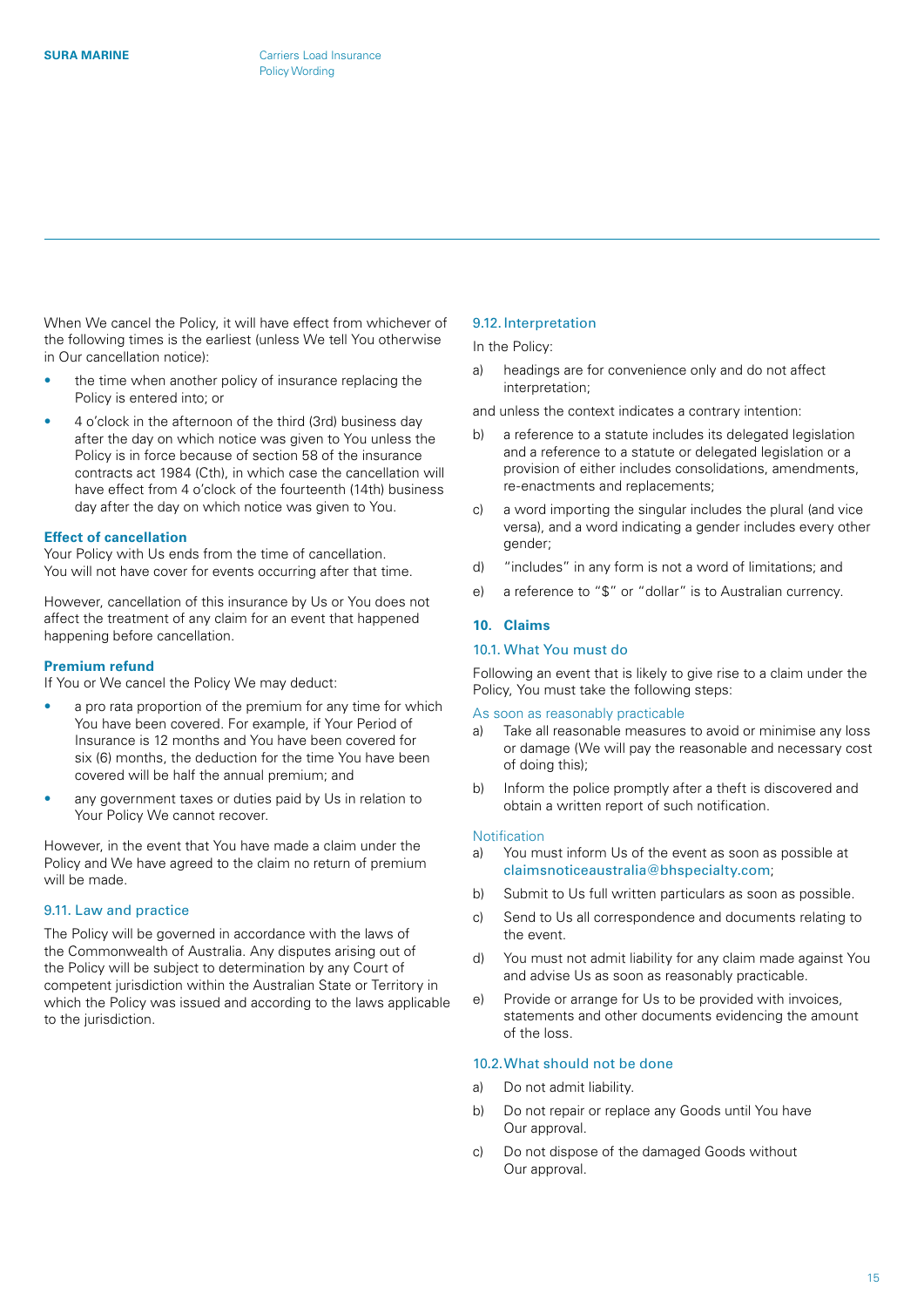#### <span id="page-15-0"></span>10.3.When others may be liable

When other parties may be liable to You for the loss, damage or liability, You must:

- a) not agree to release those parties from liability;
- b) hold the parties liable by delivering a notice of intention to claim; and
- c) inform Us of the circumstances and let Us have a copy of all relevant documents.

We may exercise all Your legal rights relating to the loss or damage. We may prosecute or defend any legal proceedings in Your name and have full discretion in the exercise of Your legal rights.

#### 10.4.Fraud

If any claim in whole or part is fraudulent or false in any respect We may be entitled to avoid paying the claim or reduce the amount of the claim settlement. In some circumstances We may also be able to cancel Your Policy. See the important information section – "When We can refuse to pay or reduce the amount We pay under a claim" for further details.

# **11. Definitions**

Some key words and terms used in this Policy have a special meaning that appear below when the word starts with a capital letter in this document. Other words may be specially defined to have a meaning when used in relation to a Policy section, term or condition.

# Accidental

Any occurrence or event which arises during the course of transit and results in loss or damage to the Goods which is unintended and could not have been expected by a person who has actual knowledge of the means of transportation of the Goods.

#### Approved Terms and Conditions

Any written agreement defining or limiting Your legal responsibility for Goods or Livestock in Your care, custody and control which has been declared to and approved by Us prior to the commencement of transit. This includes a consignment note, freight note or conditions of contract issued by You (or a principal contractor) that has been agreed to by the owner of the Goods or Livestock.

#### Conveying Vehicle

Any mode of transport used to transport the Goods whether owned or operated by You or a subcontractor of Yours.

# Deductible

The amount of each claim to be borne by You before We are obliged to make any payment under the Policy. Our liability to indemnify You under the Policy applies only in respect of the claimed loss which exceeds the Deductible amount stated in the Policy or the Policy Schedule (as applicable).

Any applicable Deductible will be advised to You before You agree to enter into a Policy with Us.

#### Flood

The covering of normally dry land by water that has escaped or been released from the normal confines of any of the following:

- a) a lake (whether or not it has been altered or modified);
- b) a river (whether or not it has been altered or modified);
- c) a creek (whether or not it has been altered or modified);
- d) another natural watercourse (whether or not it has been altered or modified);
- e) a reservoir;
- f) a canal;
- g) a dam.

#### Goods

General cargo and other property specified in the Policy Schedule, owned by others, including shipping containers and flatracks, while in Your or Your subcontractors' care, custody or control and while being carted in Your business as a contract haulier. Goods does not include Livestock.

# Goodwill

Where for commercial reasons you elect to compensate your customers for loss or damage to their cargo as provided for under Cover Option 1 – Comprehensive Cover notwithstanding that you having no legal liability or obligation to do so.

#### Gross freight earnings

The total gross income derived by You during the Period of Insurance out of the carriage of Goods whether as principal, subcontractor or through Your subcontractors without deduction of any cost, payments to others or expenses of any kind.

# Livestock

Agricultural or farm animals of a type specified in the Policy Schedule, owned by others, including shipping containers, while in Your or Your subcontractors' care, custody or control and while being carted in Your business as a contract haulier. Bloodstock, stud or prize animals does not mean Livestock.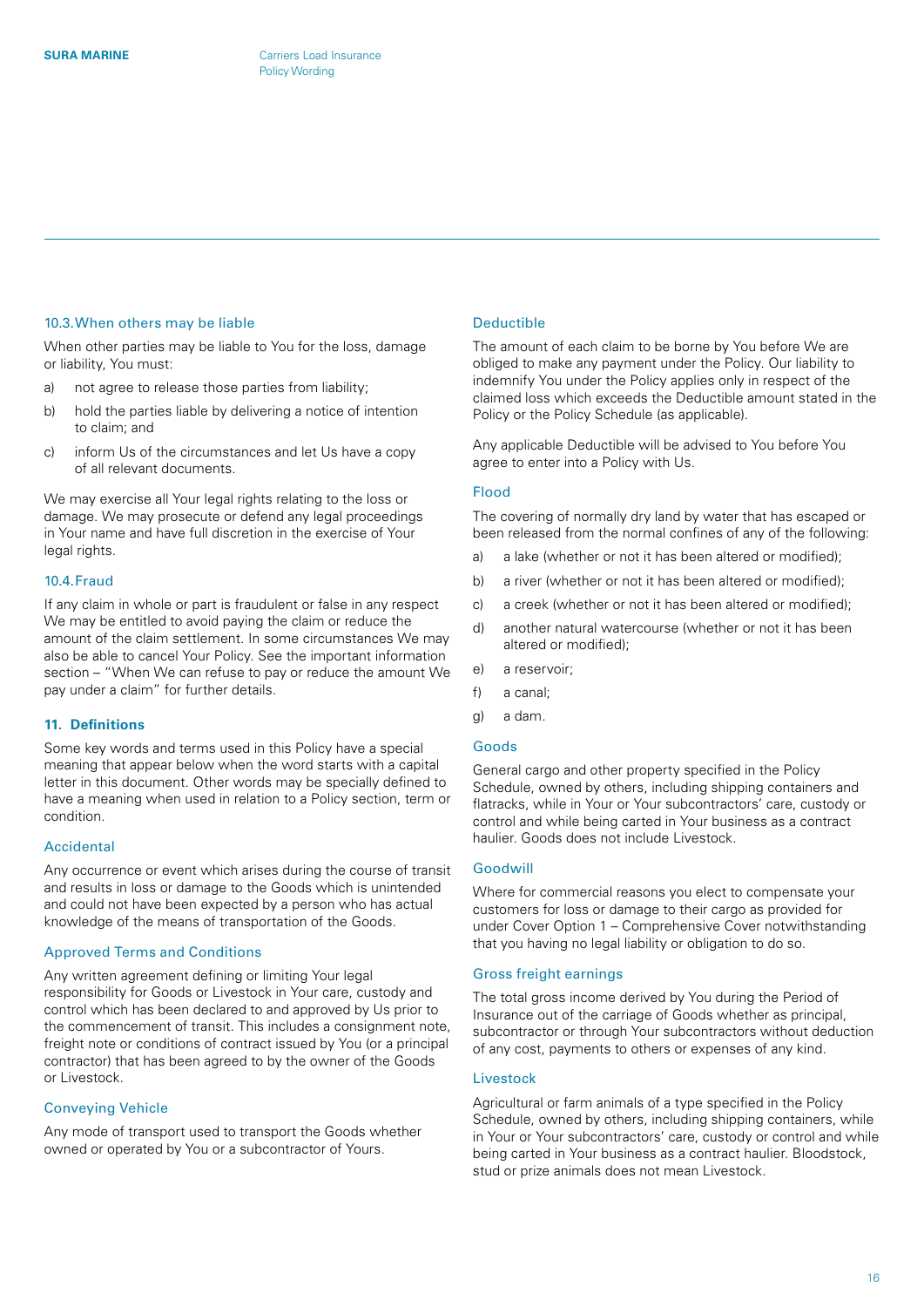# Market Value

The cost to buy an item, of the same or equivalent age, condition, model, make or breed as the insured Goods or Livestock.

# Period of Insurance

The period specified as the "Period of Insurance" in the Policy Schedule, unless the Policy ends earlier in accordance with its terms or law, in which case the Period of Insurance ends at that earlier time.

# Policy

This document (except to the extent part of it is expressly excluded), the Policy Schedule and any other documents We agree with You will form part of Your policy that We issue. Together they form Your contract with Us. These are all important documents and should be carefully read together and kept in a safe place for future reference.

# Policy Schedule

The document of that name which sets out the details of the insurance cover such as the Policy number, Period of Insurance, limit of liability and any Deductible payable in the event of a claim. It is part of the Policy and should be read in conjunction with the other documents that form the Policy.

# **Terrorism**

Any act(s) of any person(s) or organisation(s) involving:

- a) the causing, occasioning or threatening of harm of whatever nature and by whatever means;
- b) putting the public or any section of the public in fear,

in circumstances in which it is reasonable to conclude that the purpose(s) of the person(s) or organisation(s) concerned are wholly or partly political, religious, ideological or of a similar nature.

'Terrorism' shall also include steps taken to prevent, suppress, control or reduce the consequences of any actual, attempted, anticipated, threatened, suspected or perceived Terrorism.

# We, Our, Us

Berkshire Hathaway Specialty Insurance Company (incorporated in Nebraska, USA) ABN 84 600 643 034, AFS License No. 466713 in its own capacity and when acting through its agent SURA Pty Ltd ABN 36 115 672 350, AFSL 294313 trading as SURA Marine (SURA Marine).

# You, Your, Yours

The person(s), companies or firms named on the current Policy Schedule as the "Insured", and any entity to the extent that cover is provided under the Terms and Conditions – Acquired Companies.